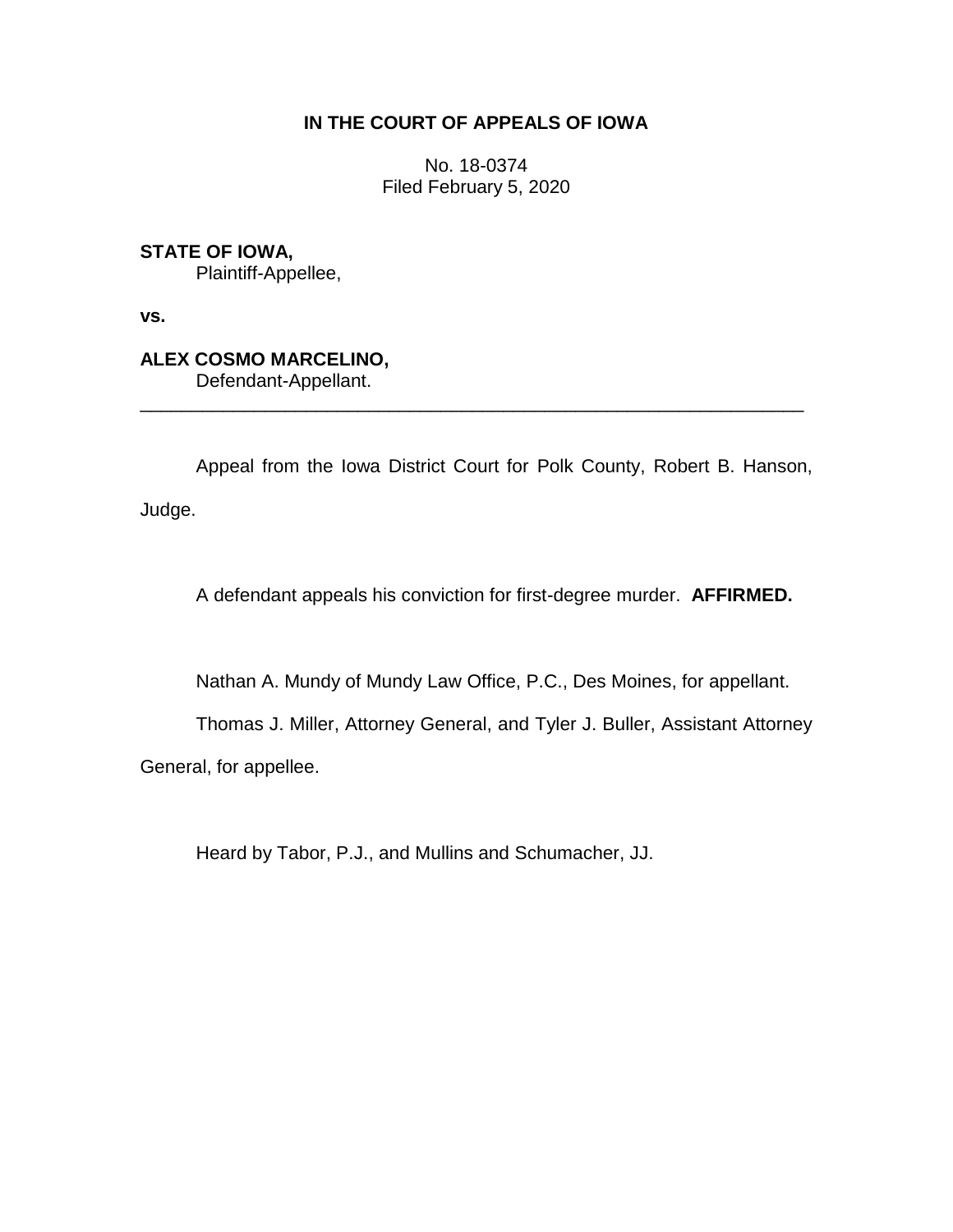# **TABOR, Presiding Judge.**

A jury convicted Alex Marcelino of murder in the first degree after hearing evidence he shot Phillip Gomez in the chest. Marcelino appeals his conviction, challenging (1) the district court's ruling on the State's motion in limine, (2) the court's exclusion of four out-of-court statements asserting another person was the shooter as inadmissible hearsay, and (3) its ruling on his motion for new trial. He also raises numerous contentions in a supplemental pro se brief.<sup>1</sup>

We decline to address his first and third issues, because he did not preserve error. We find the court's hearsay rulings were correct, or alternatively, exclusion of the statements was harmless. In addition, we find no grounds for reversal in the pro se complaints.

# **I. Facts and Prior Proceedings**

 $\overline{a}$ 

It was mid-August 2016, and Katy Markham had plans to go to the Iowa State Fair with her new boyfriend, Alex Marcelino. She went to the house where he was staying on the east side of Des Moines. Several other acquaintances were there, including Amber Easley, Saleumphone Phetpriyavanh, Carlos Salaises, and Phillip Gomez. The couple never made it to the fair.

Instead, an argument broke out when Easley accused Gomez of "being a cop." Markham saw Marcelino charge out of his bedroom into the living room with

<sup>&</sup>lt;sup>1</sup> Our supreme court transferred the case to us with instructions to decide—as part of our opinion—a pending motion to strike Marcelino's February 2019 supplemental pro se brief. Recent legislation prohibits consideration of supplemental pro se filings when the party is represented. *See* 2019 Iowa Acts ch. 140, § 31. In *State v. Macke*, our supreme court held other provisions in that act were prospective only and did not apply to cases pending July 1, 2019. 933 N.W.2d 226, 235 (Iowa 2019). By extension, because this appeal and Marcelino's pro se brief were pending on July 1, 2019, we consider his pro se arguments.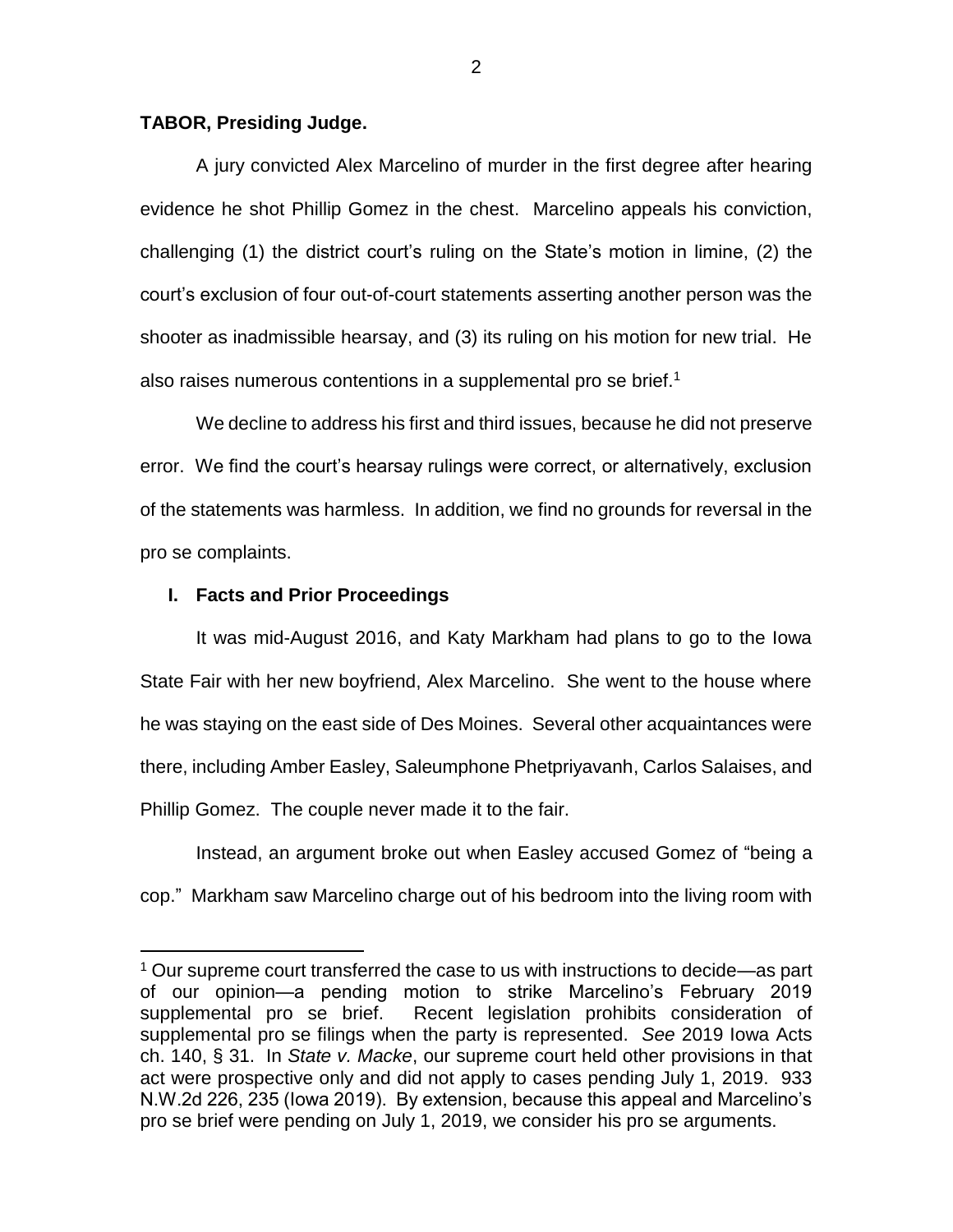a small, black gun. Marcelino asked Gomez twice "out of anger" if he was a "cop." Then Marcelino shot Gomez, according to Markham. After the first shot, Markham, Easley, and Phetpriyavanh fled the house. As they were leaving, they heard another gunshot. Easley also saw Marcelino with a small, black handgun. She only heard the shots but was "almost a hundred percent sure" Marcelino shot Gomez.<sup>2</sup>

Markham, Easley, and Phetpriyavanh waited outside the residence until Marcelino drove away in his Ford Bronco. But Markham had forgotten her car keys inside the home. When Easley went back inside to retrieve them, she saw Gomez lying face down on the floor, a pool of blood forming around him. Those three witnesses left in Markham's car. While driving, Marcelino called Easley's cellphone and arranged to meet at a nearby Walgreens parking lot. Once there, Marcelino left his Bronco and entered Markham's car, still holding the gun. The group discussed where to hide the gun and eventually arrived at Easley's apartment. After that, Markham parted ways with Marcelino and she did not know what happened to the gun.

But the cast is not complete. Also on hand for the shooting were at least two other people—Carlos Salaises, and his girlfriend, Wanda Anderson. They left the residence after the shooting but returned about twenty minutes later and called 911. Police officers interviewed all the witnesses and charged Marcelino with firstdegree murder, in violation of Iowa Code section 707.1 and 707.2 (2016).

 $2$  Easley, though subpoenaed, refused to testify and was held in contempt. The jury considered her deposition testimony.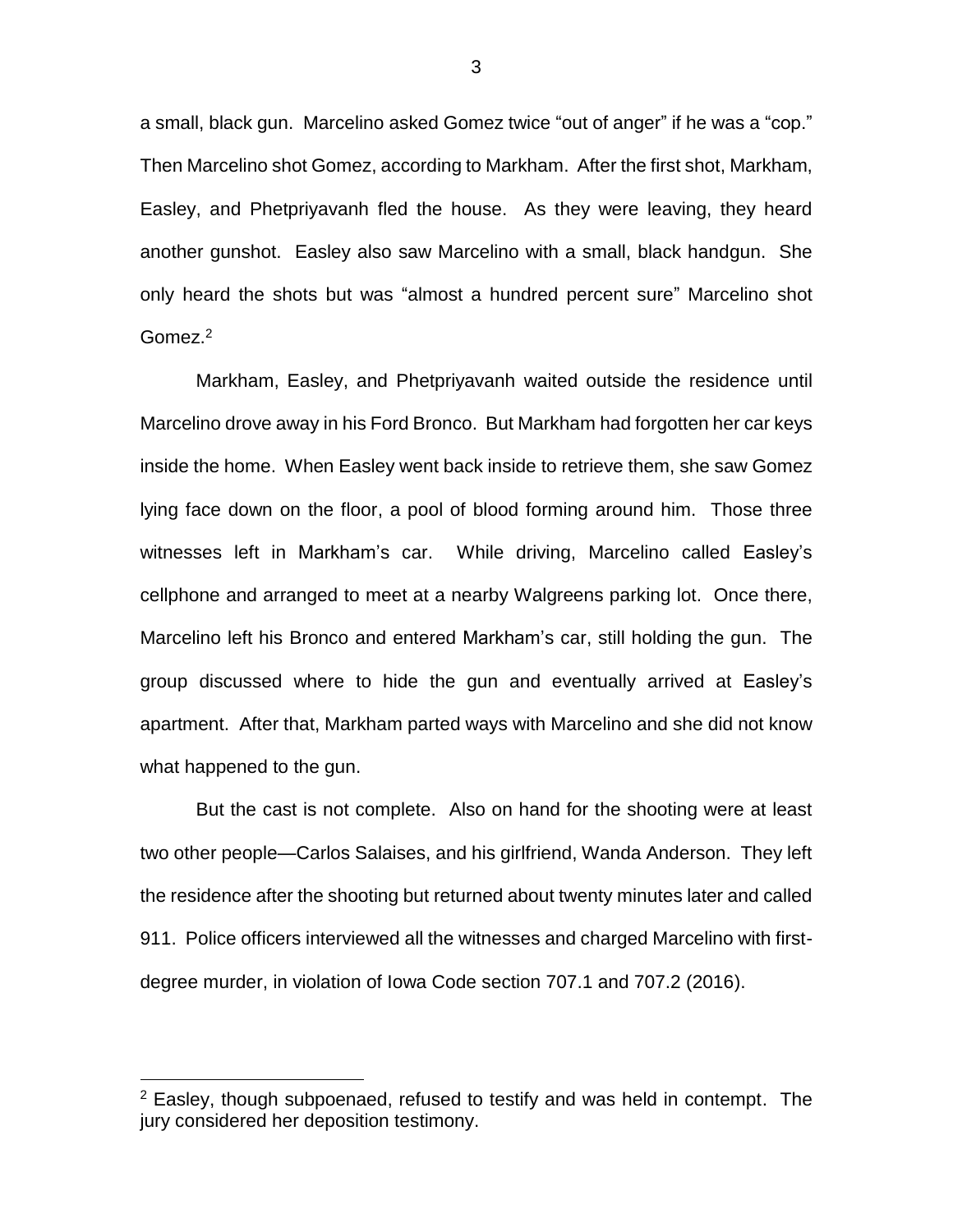Four months after the shooting, during an unrelated drug raid on the home of Marcelino's friend, Michael Baker, police recovered a handgun hidden under his mattress. Using bullet fragment identifications, state criminalists concluded that gun was used to kill Gomez.

Before trial, the State moved to block Baker and Anderson from offering "inadmissible hearsay" statements that Salaises allegedly confessed to the murder. The district court granted that motion in limine.<sup>3</sup> At trial, the main defense strategy was to convince the jury that Salaises, not Marcelino, was the shooter. Salaises exercised his right under the Fifth Amendment not to incriminate himself and, therefore, was not available to testify. After the State rested, the defense renewed its objection to the State's motion in limine and presented offers of proof from Baker and Anderson. The court reaffirmed its pretrial ruling. The jury returned a verdict finding Marcelino guilty as charged. Marcelino appeals.

#### **II. Analysis**

 $\overline{a}$ 

#### **A. Ruling on State's Motion in Limine**

Defense counsel's brief begins with the contention the district court denied Marcelino the right to present a defense under the Sixth Amendment by excluding "non-hearsay testimony" from Anderson and Baker. Counsel also suggests the

<sup>&</sup>lt;sup>3</sup> The court stated it did not believe there was "sufficient information regarding corroboration, regarding trustworthiness, those two things in particular, as well as other factors that the Court needs to take into consideration when deciding whether to allow hearsay testimony to come in under the residual exception or statements under the exception relating to statements against interest."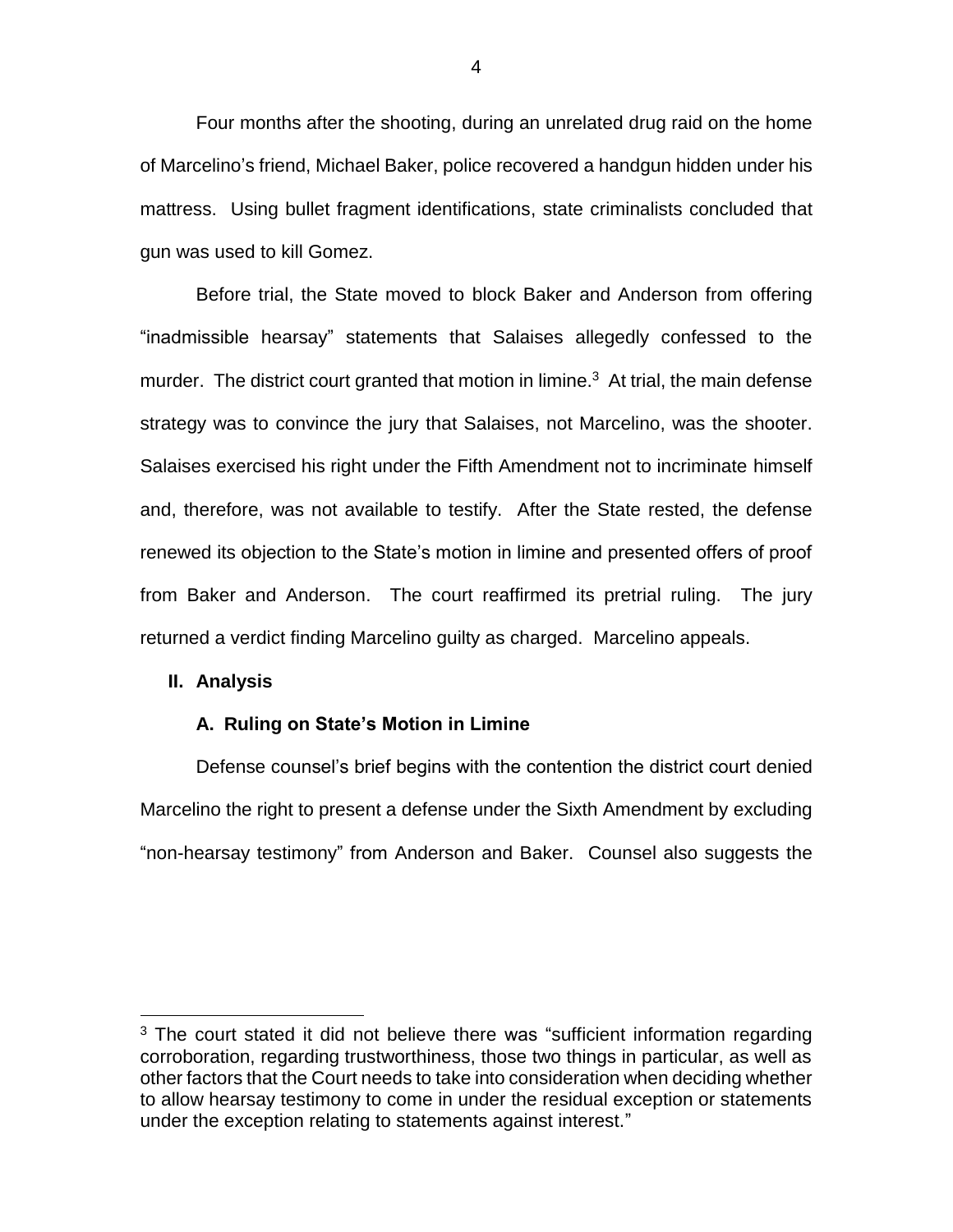court's ruling on the State's motion in limine violated his right to due process. In his pro se brief, Marcelino adds a confrontation clause claim.<sup>4</sup>

The defense did not raise those constitutional claims at trial. Sensibly so, since the district court did not violate Marcelino's rights as alleged here. On appeal, Marcelino misreads the district court's ruling. The district court excluded only the hearsay statements, not the entire testimonies of Baker and Anderson. To the extent the district court mentioned nonhearsay statements, it was in the context of finding insufficient indicators of trustworthiness for purposes of the hearsay exceptions urged by the defense. Trial counsel recognized the context of the district court's analysis and did not object. Because Marcelino is raising these constitutional claims for the first time on appeal, they are not preserved for our review. *See Lamasters v. State*, 821 N.W.2d 856, 862 (Iowa 2012).

Marcelino alleges *DeVoss v. State* allows us to vault over error preservation. 648 N.W.2d 56, 62 (Iowa 2002). But *DeVoss* allows an appellate court to *sustain* an evidentiary ruling on any proper ground even if not urged in the district court. *Id.* This exception to error-preservation rules serves the purposes of "judicial economy" and "finality" because "on retrial the error could easily be corrected." *Id.* By contrast, Marcelino urges us to *reverse* the district court's ruling on a ground not raised. That outcome would be contrary to *DeVoss* and the norms of error preservation.

 $\overline{a}$ 

5

<sup>&</sup>lt;sup>4</sup> In criminal prosecutions, the accused has the right to confront witnesses against them. *See* U.S. Const. amend. VI; Iowa Const. art. 1, § 10; *State v. Peterson*, 532 N.W.2d 813, 816 (Iowa 1995) (citation omitted) (discussing right of criminal defendant to compulsory process for obtaining witnesses "is in plain terms the right to present a defense").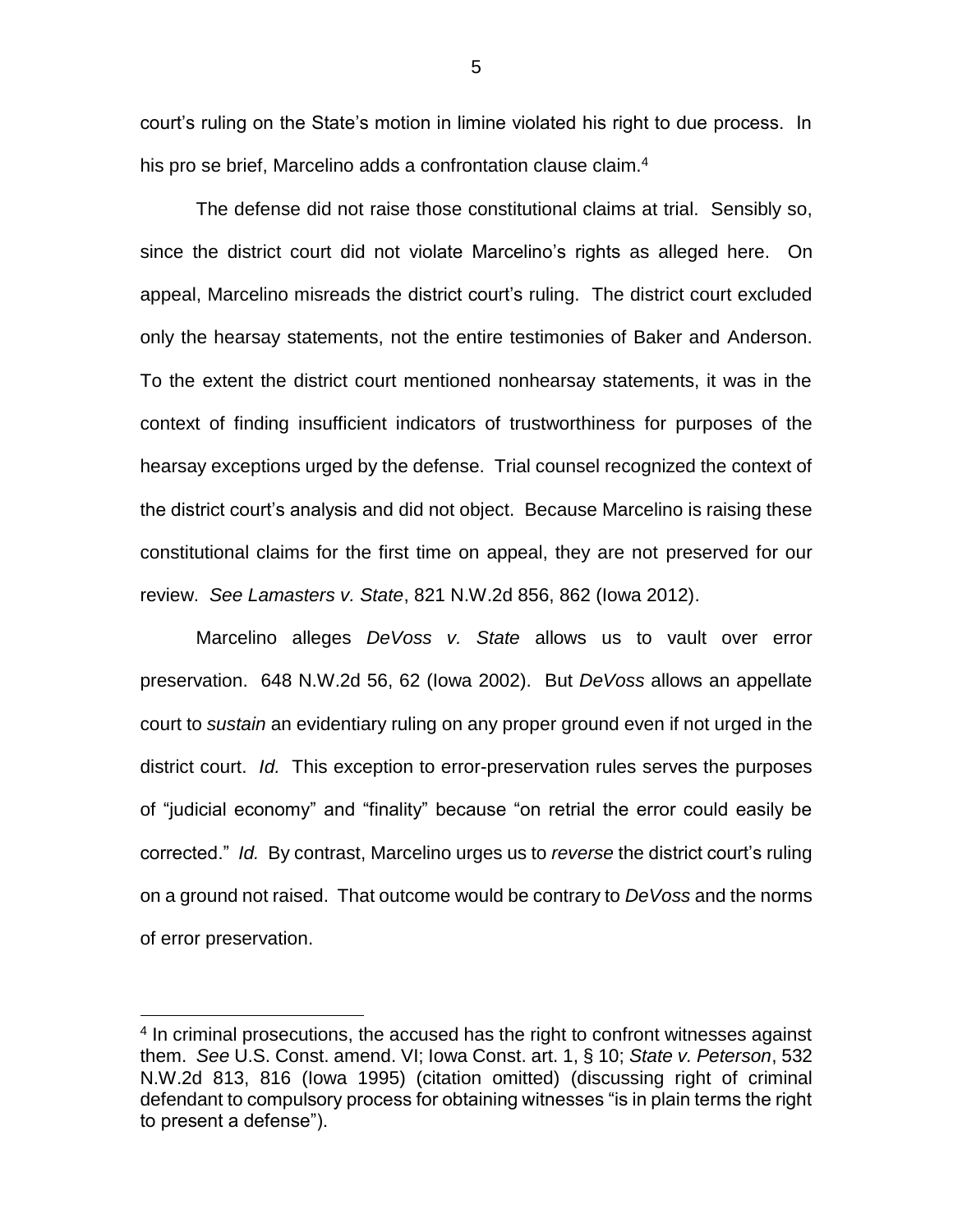In his pro se brief, Marcelino alleges trial counsel was ineffective in handling the hearing on the State's motion in limine. $5$  He argues "the hearsay exception rule is being misapplied and counsel's failure to argue this point is detrimental to this case." It is true that raising a claim as ineffective assistance may excuse the failure to preserve error. *See State v. Ambrose*, 861 N.W.2d 550, 555 (Iowa 2015). But here, the pro se brief alleges a different breach of duty by trial counsel. Marcelino does not claim counsel was ineffective for not asserting at trial that the district court denied him due process or the right to present a defense when it reaffirmed its grant of the State's motion in limine.

Even if Marcelino's ineffective-assistance claim sweeps more broadly, we would find no breach of duty. Nothing in the court's ruling prevented Marcelino from calling Anderson and Baker to deliver their nonhearsay testimony. Marcelino did not call them to testify. Because the alleged violations did not occur, counsel had no duty to raise the challenge, and an ineffective-assistance-of-counsel claim would fail. *See State v. Lopez*, 907 N.W.2d 112, 116 (Iowa 2018) ("[C]ounsel does not have a duty to raise a meritless issue.").

#### **B. Hearsay Claims**

 $\overline{a}$ 

We now examine Marcelino's four hearsay claims directly. The rules of evidence define hearsay as an out-of-court statement offered for the truth of the

<sup>5</sup> We review ineffective-assistance-of-counsel claims de novo. *See Linn v. State*, 929 N.W.2d 717, 729 (Iowa 2019). To prove this claim, Marcelino must show by a preponderance of the evidence counsel failed in an essential duty and prejudice resulted. *See id.* at 731. We usually preserve such claims for postconviction-relief proceedings. *See State v. Tompkins*, 859 N.W.2d 631, 637 (Iowa 2015). But we may address them on direct appeal when the record is adequately developed to do so. *Id.*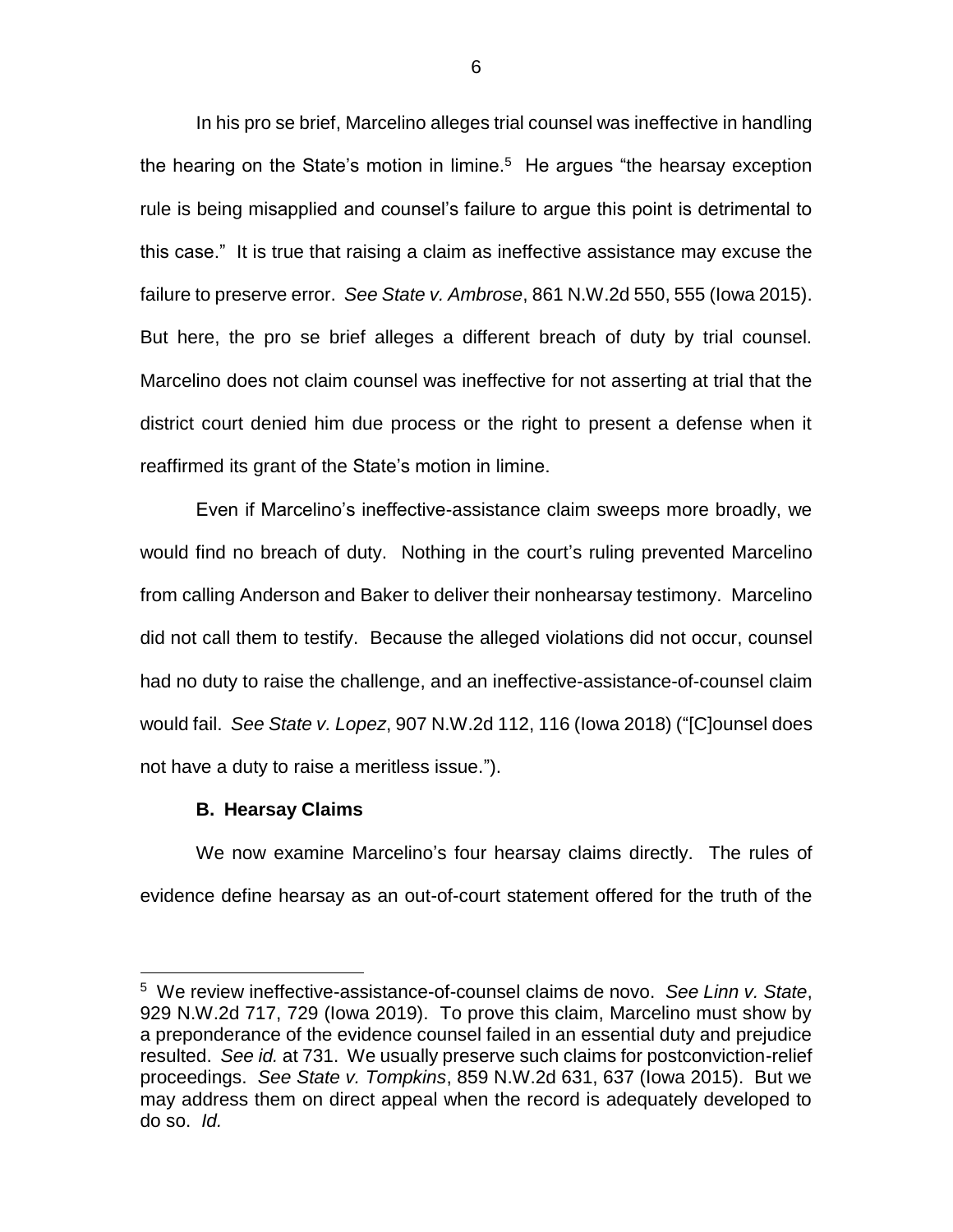matter asserted. *See* Iowa R. Evid. 5.801(c). Hearsay is inadmissible unless it falls within an exception. *See* Iowa R. Evid. 5.802. Marcelino contends the district court should have admitted three statements by Salaises implicating himself in the murder. The first statement, Marcelino claims, did not fit the hearsay definition. He alleges the second and third utterances were admissible as statements against interest. *See* Iowa R. Evid. 8.504(b)(3). He claims a fourth statement was admissible under the residual exception. *See* Iowa R. Evid. 8.507(a). Although the State urges an abuse-of-discretion standard, we hew to precedent and review hearsay determinations for correction of errors at law. *See State v. Plain*, 898 N.W.2d 801, 810 (Iowa 2017). We do not reverse a ruling excluding evidence "unless a substantial right of the party is affected." *State v. Paredes*, 775 N.W.2d 554, 571 (Iowa 2009). We will address all four statements in turn.

# **1. Salaises's First Statement to Anderson**

Salaises was staying at the same residence as Marcelino. Salaises and his girlfriend, Anderson, shared one bedroom. Anderson recounted the morning of the shooting in the defense offer of proof. According to that testimony, she was sleeping alone in her bedroom when awakened by gunshots. She then heard a commotion and people fleeing. Salaises came into the bedroom but did not answer when she asked what happened. So she went to the living room and saw Gomez on the floor. She then left the residence with Salaises. They drove to the west side of Des Moines, stopped at an address she did not know, and Salaises dropped off a small, black bag. Afterward, they returned to the house and called 911. On that drive back to the house, Salaises discussed the shooting. The first hearsay complaint concerns this proffered testimony.

7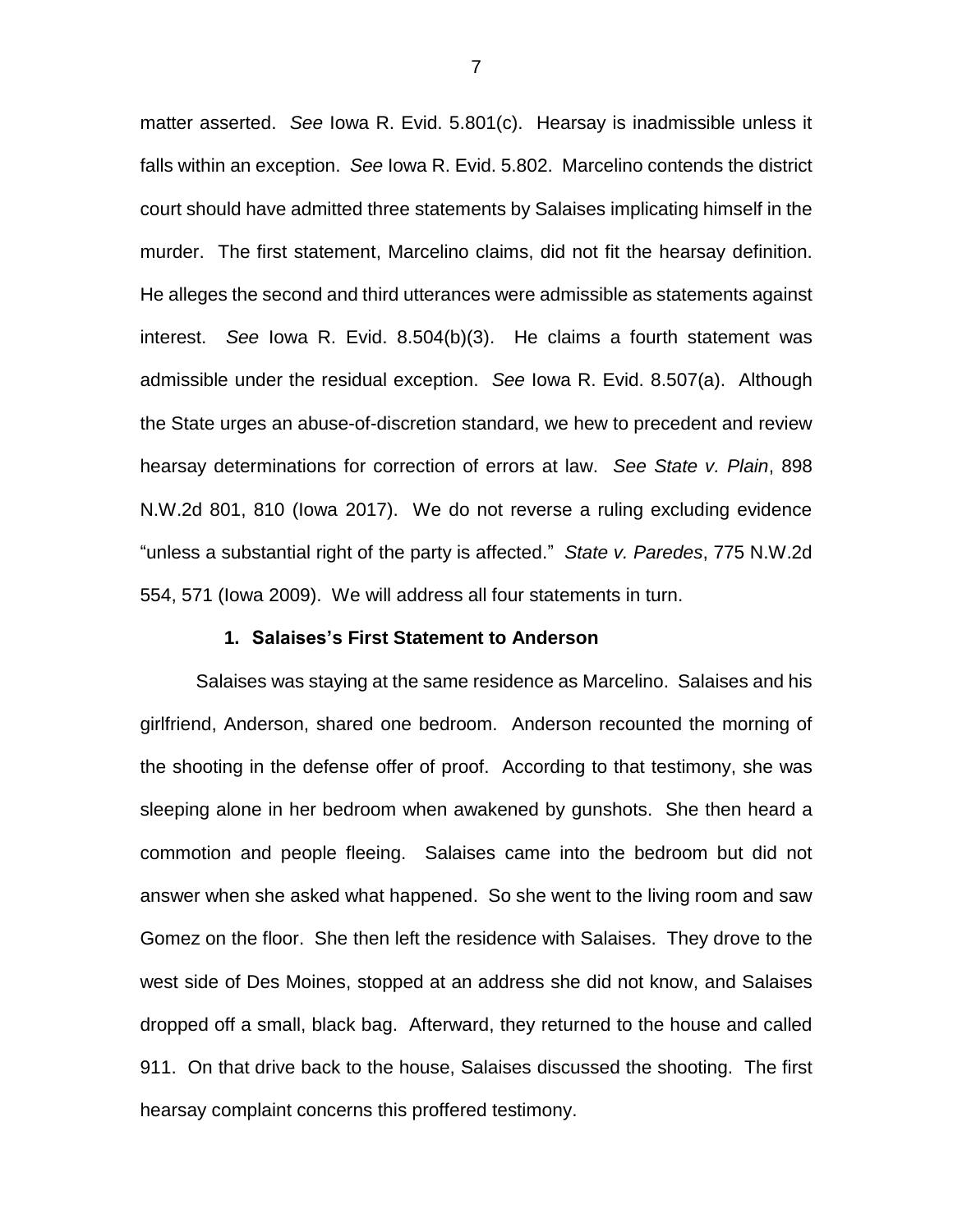Q. Okay. Prior to going back to the house, did you and Carlos discuss what the plan was? A. Yeah. He told me, like, when we go, you're going to say this. And he told me to say something. You know, like, you're going to tell them this, this, and that.

Q. Okay. Specifically, do you recall what he told you? A. He said, when we go, you're going to tell them that Alex did it. That's what he said.

Q. Okay. Were you in agreement to do that? A. Not really, no. I didn't—no.

Q. Okay. So why did you do it? A. I didn't say that he did that.

Marcelino isolates this sentence: "when we go, you're going to tell them that Alex did it." He argues that declaration was not hearsay because it was an instruction not an assertion.<sup>6</sup> The State responds the assertion is the implied statement that Salaises is the true shooter.

# *a. Is this instruction an assertion?*

 $\overline{a}$ 

An "assertion" is "generally recognized to be a statement of fact or belief." *State v. Dullard*, 668 N.W.2d 585, 590 (Iowa 2003). "A great many out-of-court utterances fall within such categories as greetings, pleasantries, expressions of gratitude, courtesies, questions, offers, *instructions*, warnings, exclamations, expressions of joy, annoyance, or other emotion, etc." *State v. Rawlings*, 402 N.W.2d 406, 409 (Iowa 1987) (emphasis added). "Such utterances are not intentionally expressions of facts or opinions" and are not, therefore, hearsay. *Id.*

On the other hand, a statement—even if phrased as a question or instruction—may be hearsay if it contains "an implicit assertion of the fact." *Id*. (holding utterance "Dennis, what are you doing?" was inherent assertion that

<sup>&</sup>lt;sup>6</sup> Marcelino does not explain in his brief how he preserved this specific ground for review. We see nothing in the record showing he asserted this statement was not hearsay before appeal. But the State does not contest error preservation, and the district court concluded it was hearsay.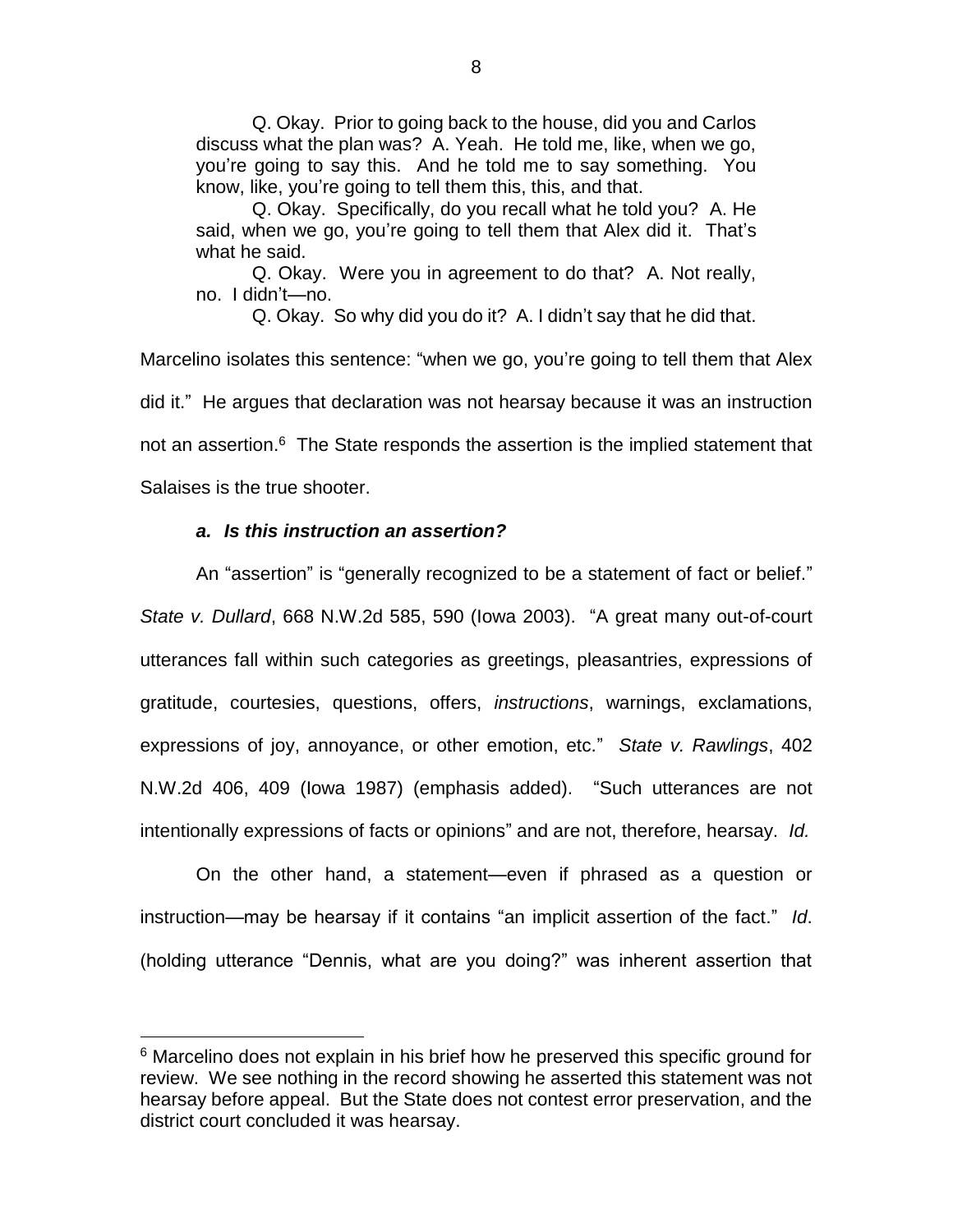Dennis was present). As an evidence expert explains: "Implied or implicit assertions are those inferences that must exist for the statement to be made." 7 Laurie Kratky Doré, *Iowa Practice Series: Evidence* § 5.801:5 (Nov. 2019 update).

Our supreme court elaborated on the concept of an implied assertion in *Dullard*, 668 NW.2d at 595 (concluding "assertions implied from assertive speech constitute statements under rule 5.801(a)"). In that case, police officers entered the home of Brett Dullard in search of drug evidence. *Id.* at 588. They found a handwritten note addressed to "B" stating there was "a black + white w/ the dude out of his car facing our own direction." *Id.* The court determined this statement showed the unknown declarant's belief that police were watching the house because the State sought to prove "Dullard's knowledge and possession of drug lab materials." *Id.* at 591. The question for the court was "whether this implied belief of the declarant is a statement under our definition of hearsay." *Id.*

Examining the "wealth of legal commentary" on the application of this rule, the court adhered to the common law view "assertions that are relevant only as implying a statement or opinion of the absent declarant on the matter at issue constitute hearsay in the same way the actual statement or opinion of the absent declarant would be inadmissible hearsay." *Id. Dullard* reasoned: "[T]he best approach is to evaluate the relevant assertion in the context of the purpose for which the evidence is offered." *Id.* at 595.

In other words, we must consider Marcelino's true purpose in offering Salaises's instruction to Anderson to "tell [the police] that Alex did it." Marcelino offered the statement to exculpate himself and inculpate Salaises. Because Anderson was not an eyewitness to the shooting, her boyfriend's instruction to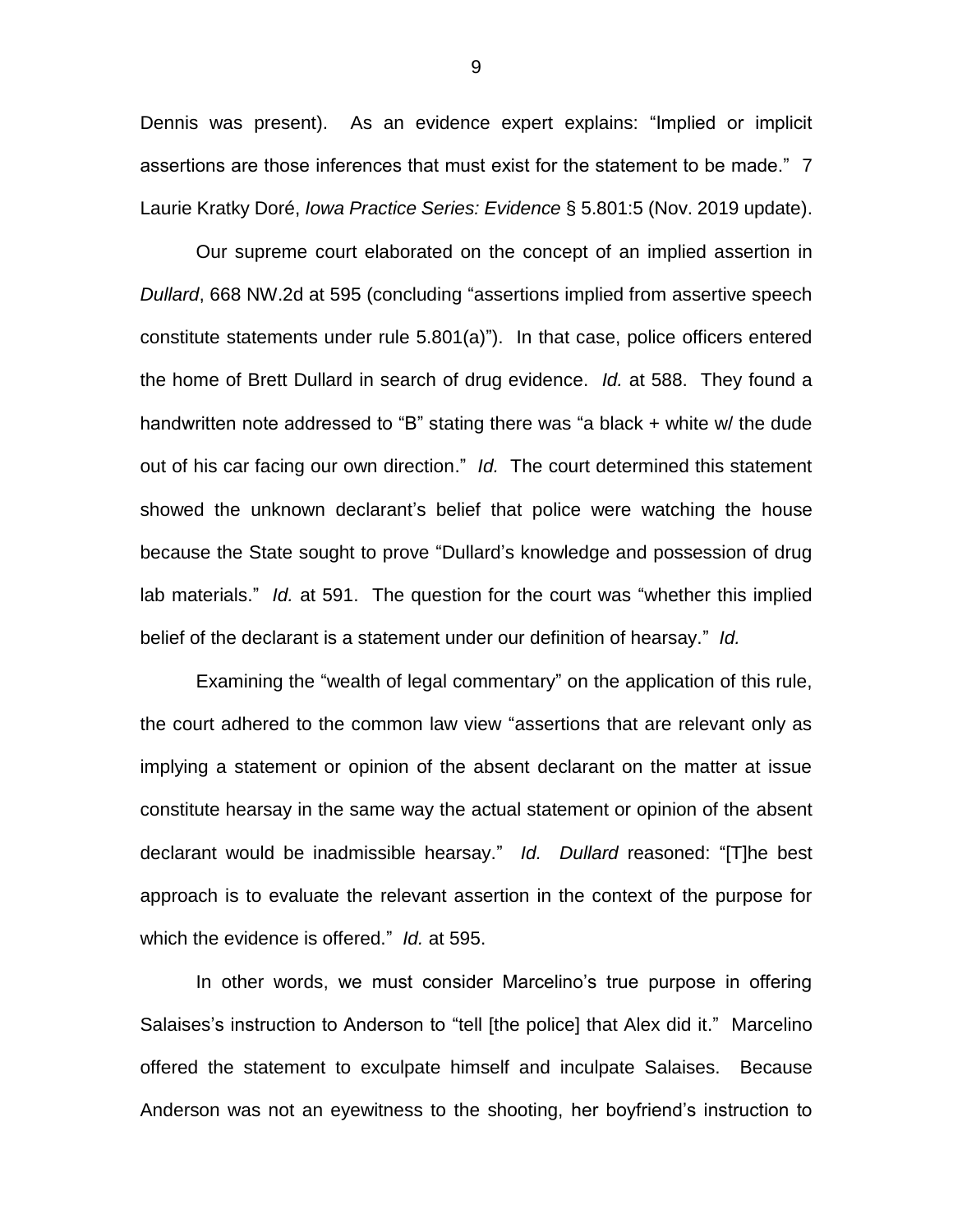point the finger at someone else carried the implication that Salaises was the shooter. Under *Dullard* and *Rawlings*, we view Salaises's statement to Anderson as an implied assertion and, thus, hearsay.

# *b. Is it offered for the truth of the matter asserted?*

Marcelino next argues, even if the statement constituted an assertion, he was not offering it for the truth of the matter asserted. After all, why would he want the jury to hear more evidence suggesting he was the shooter? But Marcelino's literal reading of Salaises's statement ignores the implication discussed above. Marcelino offered that statement as evidence Salaises shot Gomez and was trying to cover his tracks by asking Anderson to lie for him. The underlying assertion that Marcelino was not the shooter constituted impermissible hearsay.<sup>7</sup> The district court properly reached that conclusion.

# **2. Salaises's Second Statement to Anderson**

In her offer of proof, Anderson recalled another statement that Salaises made a few days after the shooting:

Q. Did he state whether or not he had shot the decedent in this case? A. He did, but, like, not right then and there.

Q. And when did he make that statement? A. It was a couple of days after that.

Q. And how did he make that statement? A. He said, oh, poor Alex is going to go to jail for what he did—or for what Carlos did.

Q. Okay. When you say "he"—. A. I'm talking about Carlos. Carlos said that he was going to go to jail for what Carlos did.

Marcelino argues the court should have admitted Salaises's alleged declaration that "poor Alex [was] going to jail for what he [Carlos] did" as a statement against interest.

<sup>&</sup>lt;sup>7</sup> Marcelino does not assert any exception applies here.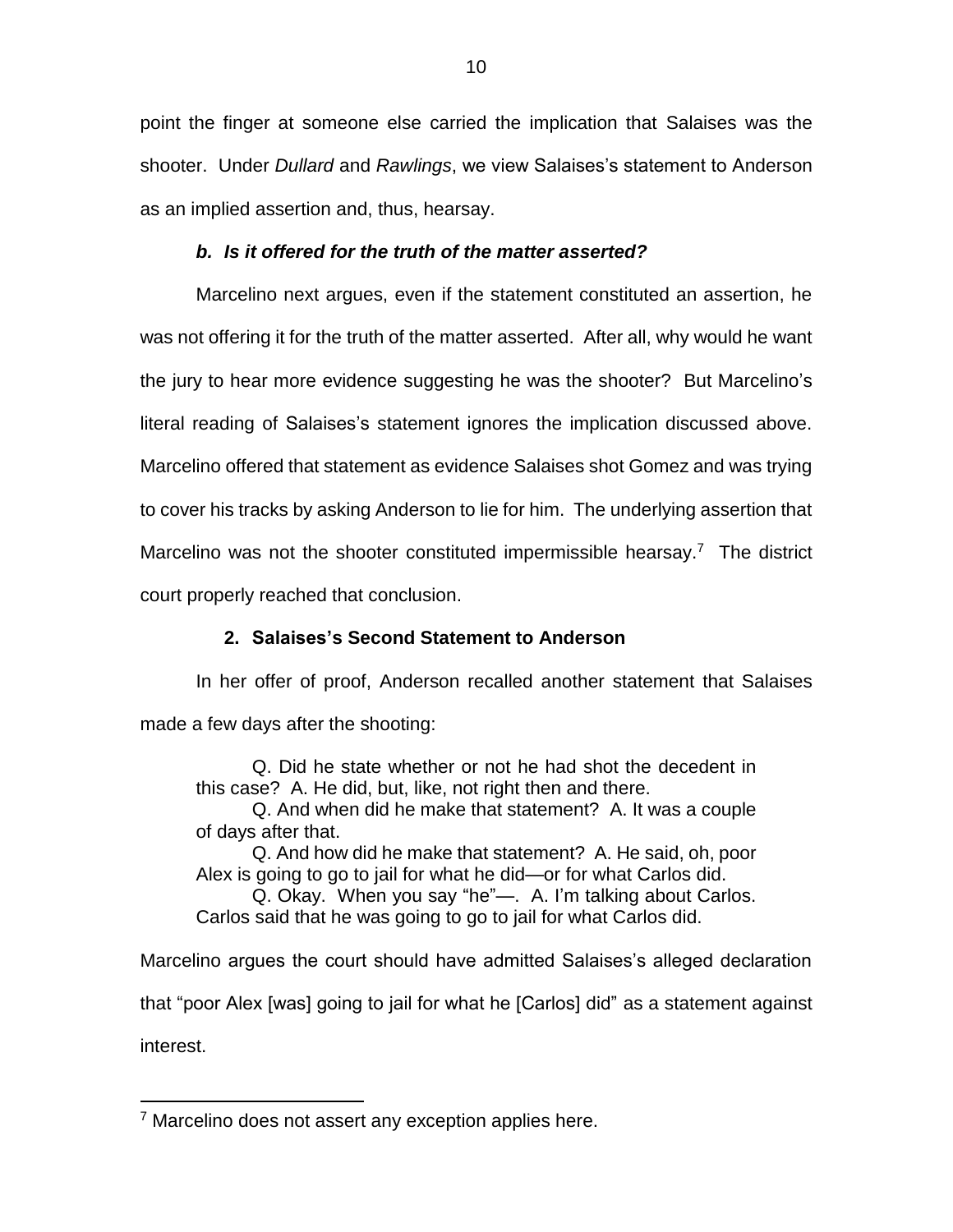A statement against interest is a statement that:

(A) A reasonable person in the declarant's position would have made only if the person believed it to be true because, when made, it . . . had so great a tendency . . . to expose the declarant to . . . criminal liability; and

(B) Is supported by corroborating circumstances that clearly indicate its trustworthiness, if it is offered in a criminal case as one that tends to expose the declarant to criminal liability and is offered to exculpate the defendant.

Iowa R. Evid. 5.804(b)(3).

In *Paredes*, our supreme court explained, to be admissible, a statement against interest must (1) meet a threshold adversity requirement but "need not amount to a full confession" and (2) be made under circumstances that "clearly indicate" its trustworthiness. 775 N.W.2d at 564–66. The requirement to find corroborating circumstances is a preliminary question for the district court under Iowa Rule 5.104(a). *See State v. DeWitt*, 597 N.W.2d 809, 811 (Iowa 1999) (clarifying court is not to weigh the quality of the evidence, a job for the jury).

Further elaborating on the trustworthiness requirement, the *Paredes* court explained corroboration "require[s] something more than the inherent trustworthiness associated with a declaration against interest." 775 N.W.2d at 566–67. It employed a "multifactored test in which all evidence bearing on the trustworthiness of the underlying statement may be considered." *Id.* at 567. "No one criterion would be determinative, but the district court could consider a wide variety of facts and circumstances." *Id.*

The federal courts have championed these factors:

(1) whether there is any apparent motive for the out-of-court declarant to misrepresent the matter, . . . (2) the general character of the speaker, . . . (3) whether other people heard the out-of-court statement, . . (4) whether the statement was made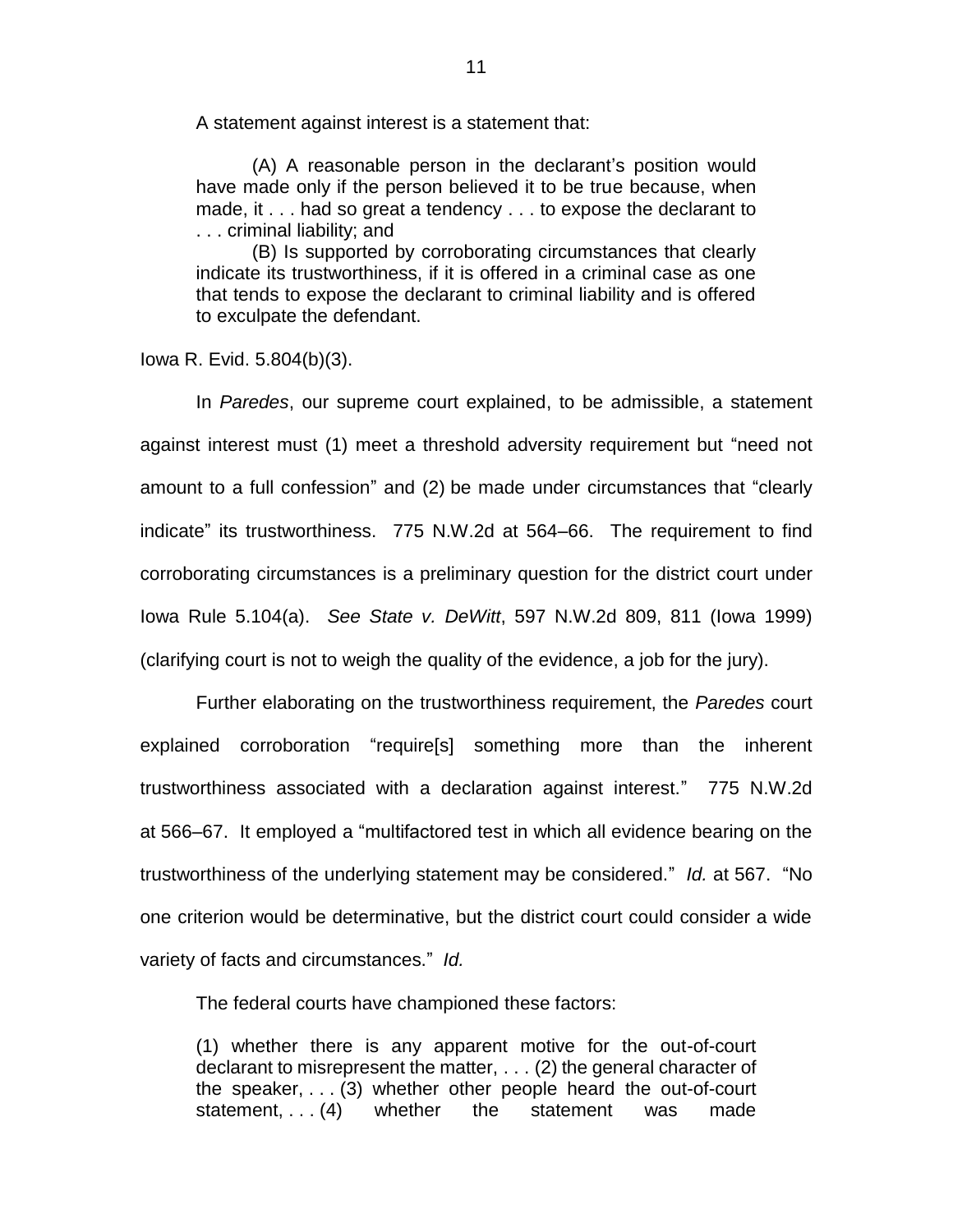spontaneously,  $\ldots$  (5) the timing of the declaration [, and (6)] the relationship between the speaker and the witness.

*Id.* at 568 (alteration in original) (quoting *United States v. Alvarez*, 584 F.2d 694, 702 n.10 (5th Cir. 1978)).

As to the amount of corroboration required, the *Paredes* court refused to adopt "a hard and fast rule." *Id.* But it noted the standard should not be set "so high that if a defendant can meet it, he would 'probably never have been charged or tried in the first place.'" *Id.* (citation omitted). "[T]he defendant's own claim of innocence cannot be sufficient corroboration" either. *Id.* The court emphasized the inquiry is not whether there is "corroborating evidence of the statements themselves" but "whether the circumstances under which the statements were made are sufficiently trustworthy to allow a jury to make the ultimate determination concerning their truth." *Id.* at 570.

Here, the district court found Marcelino did not show the surrounding circumstances supported the trustworthiness of Salaises's statement to Anderson. The details shared in the defense offer-of-proof testimony did not persuade the district court to let Anderson relay Salaises's out-of-court statement to the jury:

The Court agrees that her testimony here today has offered really nothing to the Court's analysis. If anything, it just confused the situation more. There's certainly no indicia or certainly no more indicia of trustworthiness now after the Court's entertained her testimony than there was before, and there was little then—little, if any, then. And, in particular, the Court is talking about corroboration, amongst other things.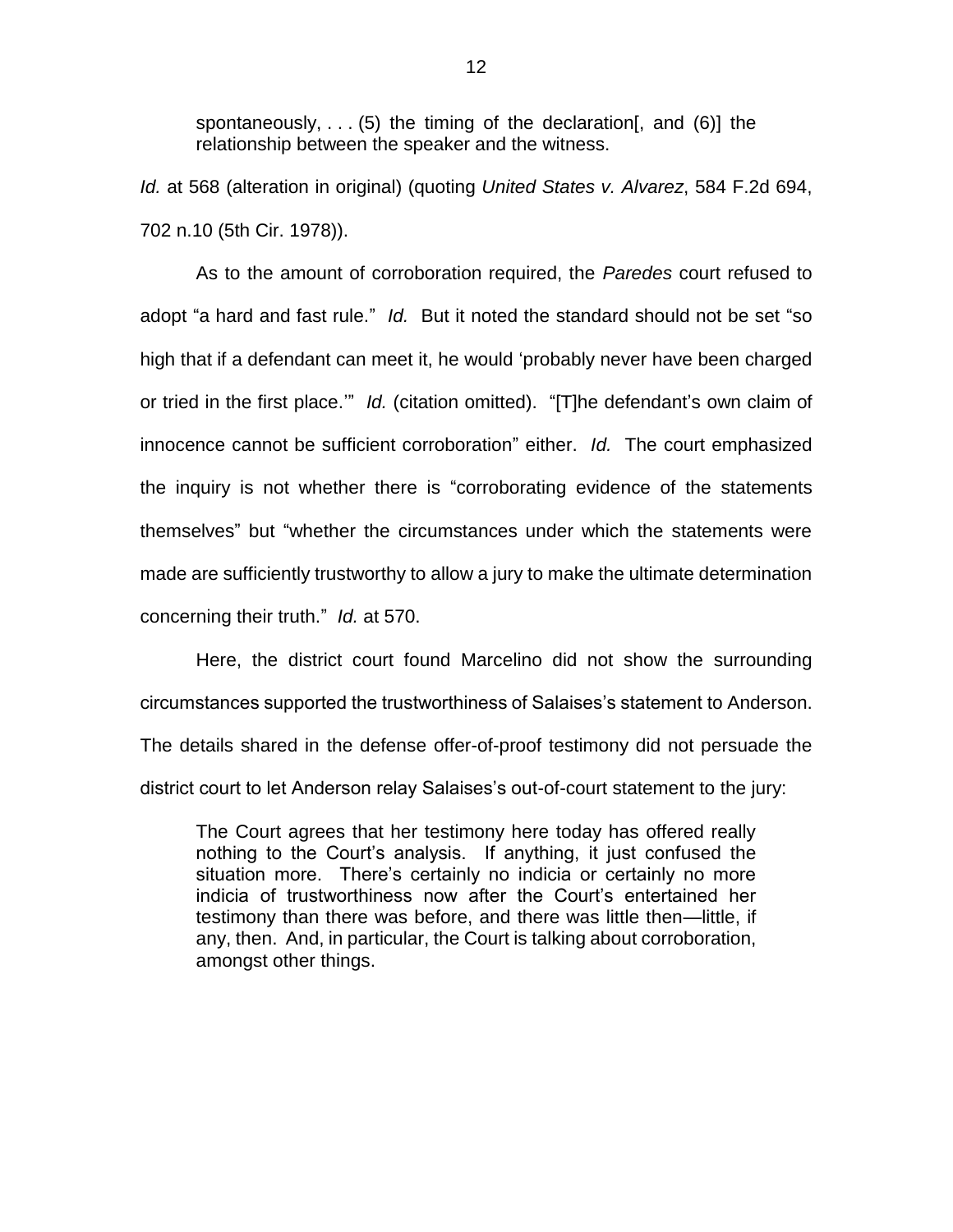Marcelino challenges that finding on appeal. First, he contends Salaises had no motive to misrepresent that he was the shooter as he had nothing to gain by disclosing that fact to Anderson. Second, although the record reveals little about Salaises's reputation, admittedly asking his girlfriend to lie about the shooting reflects poorly on his character. But Marcelino notes the declarant's character is not the sole determinative factor. Third, Salaises allegedly told another friend, Baker, that he shot Gomez. That repetition, according to Marcelino, corroborates the trustworthiness of the statement to Anderson. Fourth, it is not clear if Salaises made the statement spontaneously. Fifth, Salaises is tied to the time and place of the shooting as witnesses saw him there. Marcelino also points to Anderson's testimony she noticed blood on Salaises's clothing after the police interview, suggesting he was in close range of the shooting.<sup>8</sup> Sixth, Salaises had an intimate relationship with Anderson and because of that would be more likely to share sensitive information with her.

The State counters, listing possible reasons Salaises would lie about shooting Gomez. For instance, maybe he was bragging or engaging in "idle gossip." The State also hammers Salaises's less-than-stellar character. The State reiterates Marcelino did not show the statement was spontaneous. And, in fact, its timing did not support its reliability because Salaises waited to tell Anderson until after Marcelino was arrested. Plus, the State questions the closeness of the

<sup>&</sup>lt;sup>8</sup> The prosecution argued at trial that Anderson's alleged observation of blood spatter on Salaises's shirt was "entirely uncorroborated" by the record evidence. For example, several officers testified about what Salaises was wearing and none noticed blood evidence. In addition, the criminalist who examined the scene noted no blood spatter around the body, making it unlikely droplets would have marked the shooter.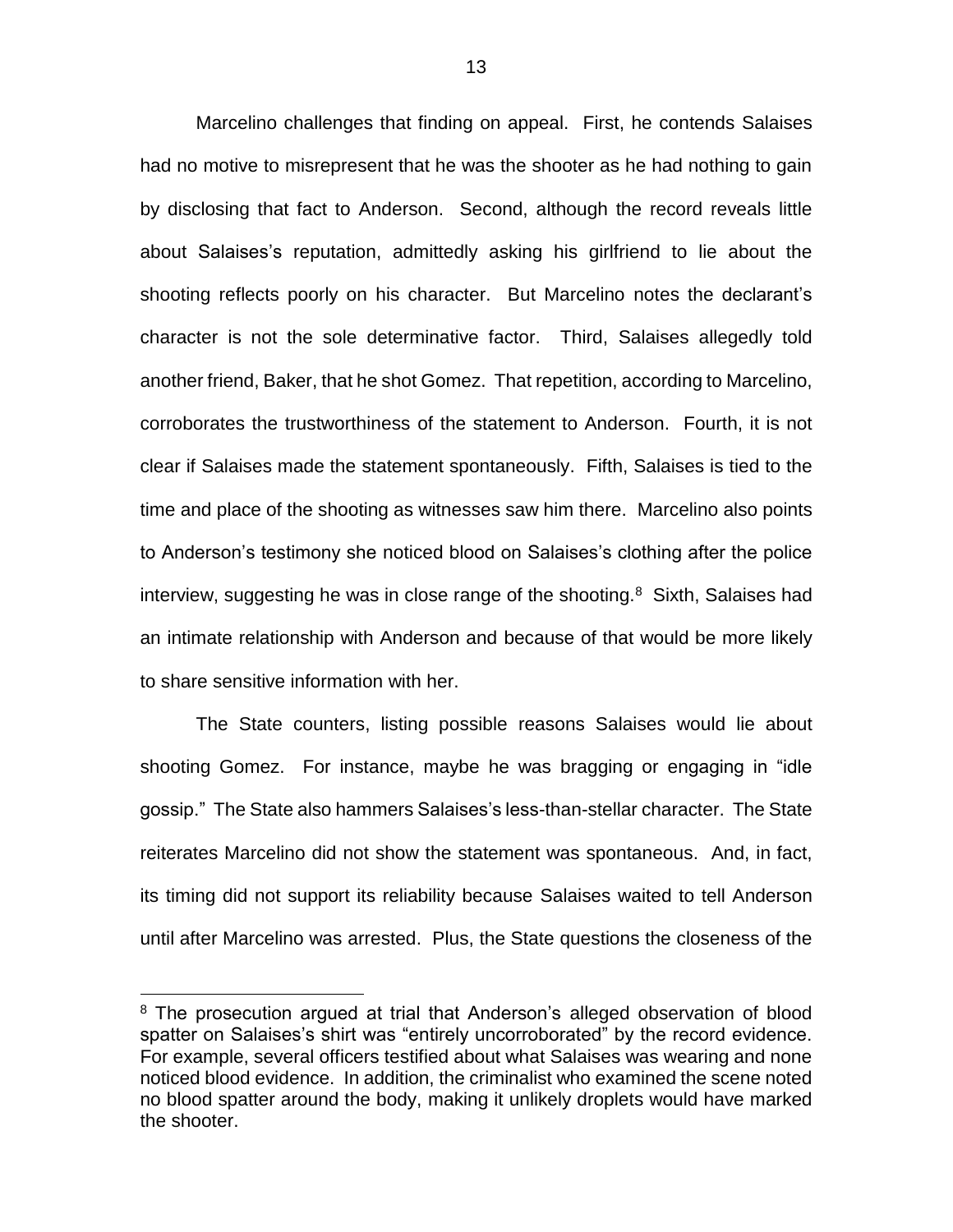relationship between Salaises and Anderson, noting in her recorded interview, she called Salaises "a stupid fucking bastard" and said, "I hate him."

 The State acknowledges Salaises allegedly informed two people he was the shooter, but contends neither of those narrators, Anderson and Baker, were reliable sources. The State points to catch-all language in *Paredes*—"all evidence bearing on the trustworthiness of the underlying statement may be considered."<sup>9</sup> *See* 775 N.W.2d at 567. The State describes Anderson as "evasive" when the prosecutor cross examined her offer-of-proof testimony. The State contends we must consider the truthfulness of the witness who claims to have heard the declarant's statement.

The State's argument that Anderson was not a credible witness is misplaced. After our supreme court decided *Paredes* in 2009, the federal rules of evidence added this commentary:

In assessing whether corroborating circumstances exist, some courts have focused on the credibility of the witness who relates the hearsay statement in court. But the credibility of the witness who relates the statement is not a proper factor for the court to consider in assessing corroborating circumstances. To base admission or exclusion of a hearsay statement on the witness's credibility would usurp the jury's role of determining the credibility of testifying witnesses.

Fed. R. Evid. 804(b)(3), advisory committee's note to 2010 amendment.<sup>10</sup>

<sup>9</sup> The *Paredes* court did not address the credibility of the social worker who relayed the hearsay statement at issue there.

<sup>&</sup>lt;sup>10</sup> We recognize that unlike the federal drafters, lowa has not amended its rule to extend the corroborating circumstances requirement to inculpatory statement offered by the State. *See generally* 7 Laurie Kratky Doré, *Iowa Practice Series: Evidence* § 5.804:3 (Nov. 2019 update). Yet we find the 2010 commentary still provides helpful guidance for interpreting our existing rule.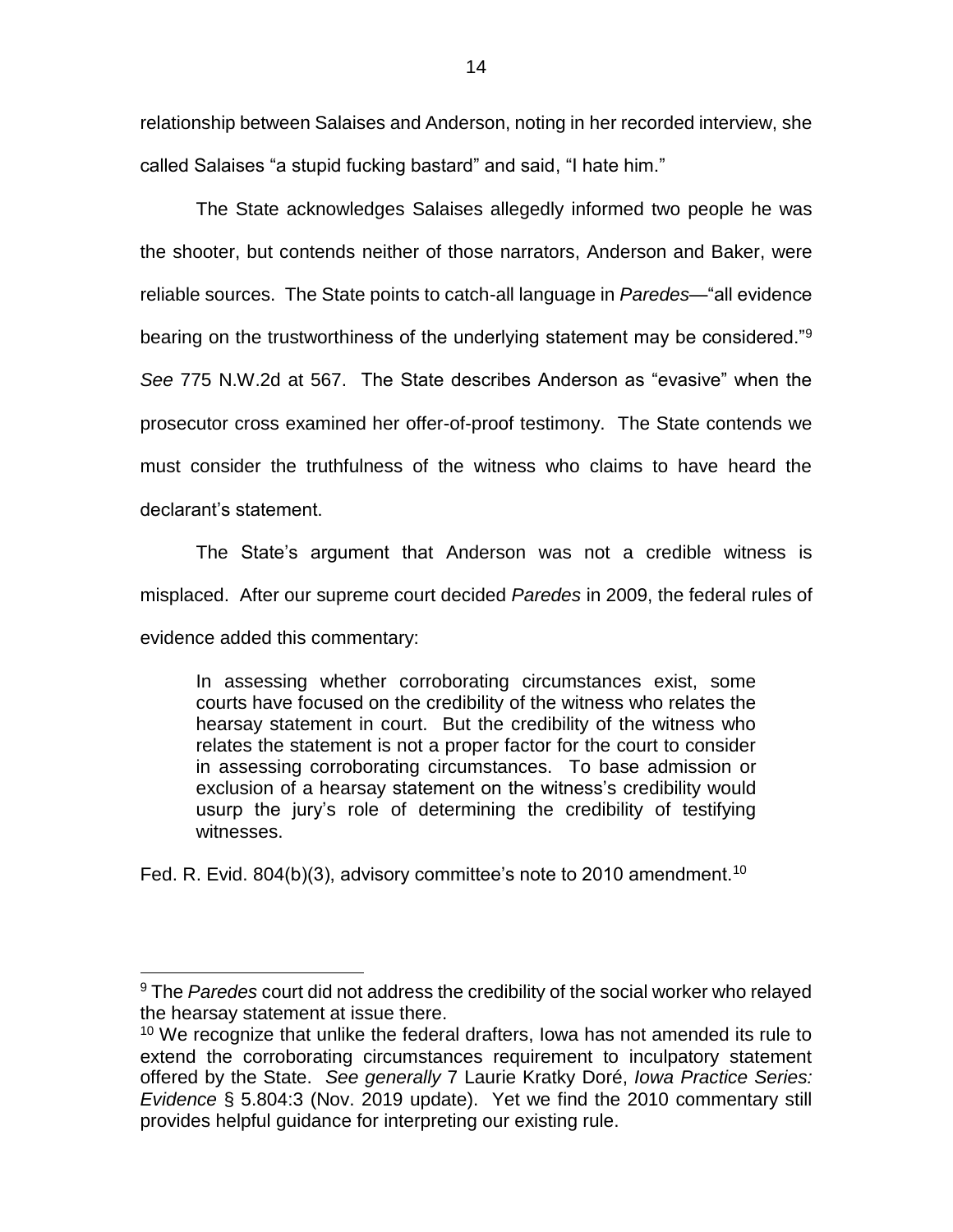Iowa courts may consider the federal advisory notes as an aid in applying our state rules of evidence.<sup>11</sup> *See State v. Harrington*, 800 N.W.2d 46, 51 (Iowa 2011). Taking guidance from those notes on Federal Rule 804(b)(3), we find the issue of Anderson's credibility would have been best left for the jury to weigh. *See United States v. Henderson*, 736 F.3d 1128, 1131 (7th Cir. 2013) ("The question of whether the declarant made the statement implicates the testifying witness's credibility; making credibility determinations is a role reserved to the jury."); *see also* 2 McCormick On Evid. § 319 (8th ed. Jan. 2020 update) ("As a matter of standard hearsay analysis, the credibility of the in-court witness regarding the fact that the statement was made is not an appropriate inquiry."); *but see McCorkle v. United States*, 100 A.3d 116, 121 (D.C. App. 2014) (adhering to "minority view" requiring trial court to assess credibility of in-court witness to determine admissibility of statements against penal interest); *State v. Bailey*, 895 N.W.2d 753, 755 (N.D. 2017) (maintaining district court should analyze both the credibility of the in-court witness and the reliability of the out-of-court declarant).

But even without considering Anderson's credibility, we find Marcelino has not satisfied rule 5.804(b)(3)'s corroboration requirement. The circumstances surrounding Salaises's statement to Anderson did not provide a sufficient aura of trustworthiness to allow the jury to hear it. While Salaise had no apparent motive to lie to Anderson about shooting Gomez, he also risked little by doing so. *See United States v. Battiste*, 834 F. Supp. 995, 1006 (N.D. Ill. 1993) (quoting John W.

<sup>&</sup>lt;sup>11</sup> The United States Supreme Court also relies on such notes as "a respected source of scholarly commentary" and "as a useful guide in ascertaining the meaning of the Rules." *Tome v. United States*, 513 U.S. 150, 160 (1995).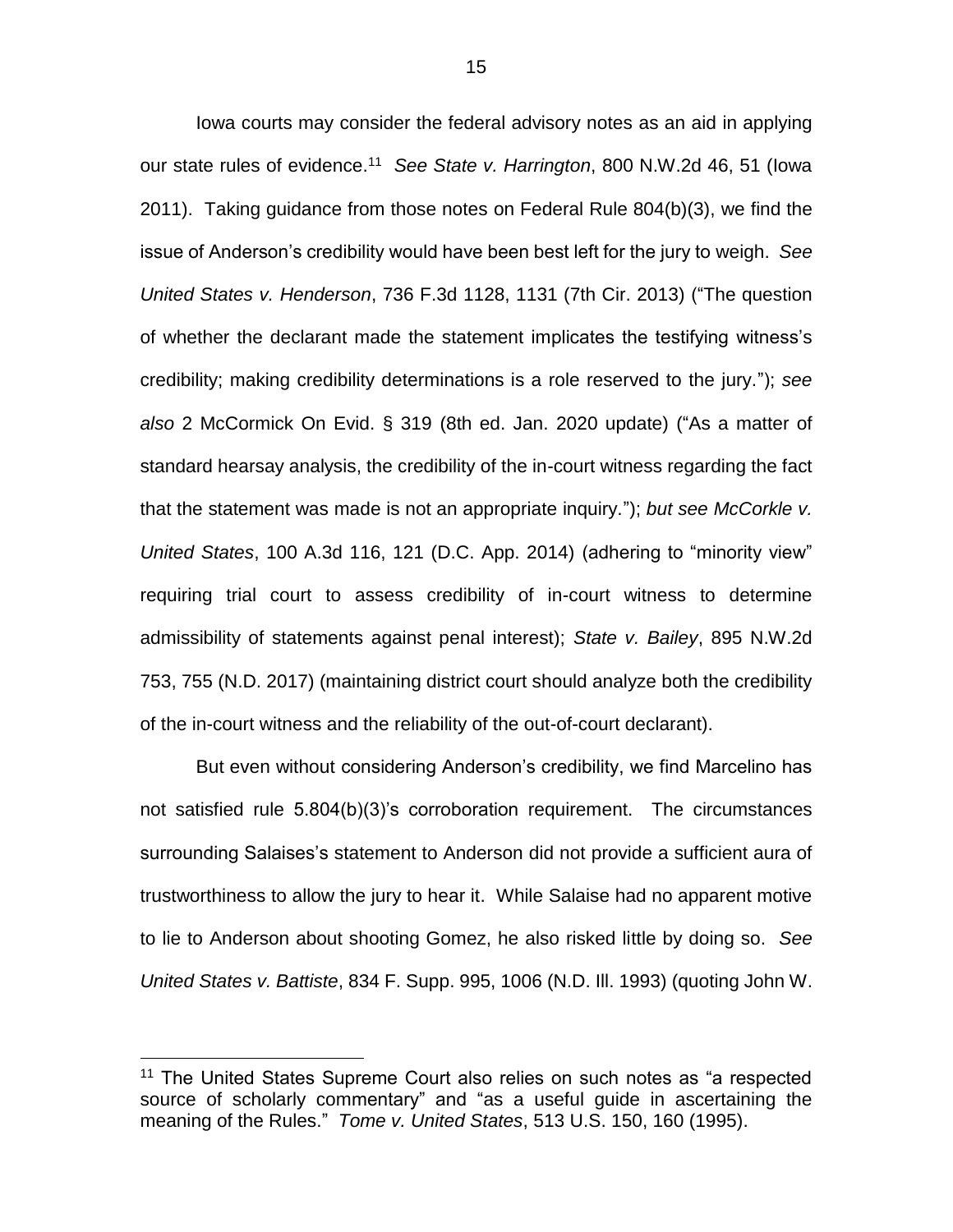Strong *et al., McCormick on Evidence* § 319 at 345 (4th ed. 1992)) ("Common sense dictates that '[a] relation of trust and confidence between speaker and listener . . . militates against awareness that the making of the statement might be against declarant's penal interest.'"). Police officers twice interviewed Saliaises, placing his penal interests directly at stake, and both times Salaises said he was in a separate room when the shooting occurred. Marcelino also fails to show the speaker's good character or that the statement was spontaneous. In fact, Anderson testified (as part of the offer of proof) that despite the fact they were together at the house where the shooting occurred, Salaises did not confess he was the shooter until days later. And his confession only came after Marcelino had been arrested. Nothing in Anderson's offer of proof pointed to circumstances that substantiated Salaises claim that he was the shooter. The district court appropriately excluded this statement as impermissible hearsay.

### **3. Salaises's Statement to Baker**

The defense also called Baker to make an offer of proof on two hearsay statements made to him. Salaises and Baker knew each other through their drug distribution activities in Des Moines. When police raided Baker's apartment, they discovered the murder weapon under a mattress. Baker testified Salaises approached him about two weeks after the shooting asking to borrow money. Baker described that conversation in the following exchange:

Q. Did he say why he wanted to borrow money? A. He didn't say why he wanted to borrow money. But we get to talking and stuff is when he told me that he had to do it because it was—the situation was all over the news. Because I thought that they had been raided, and he said he had to do it.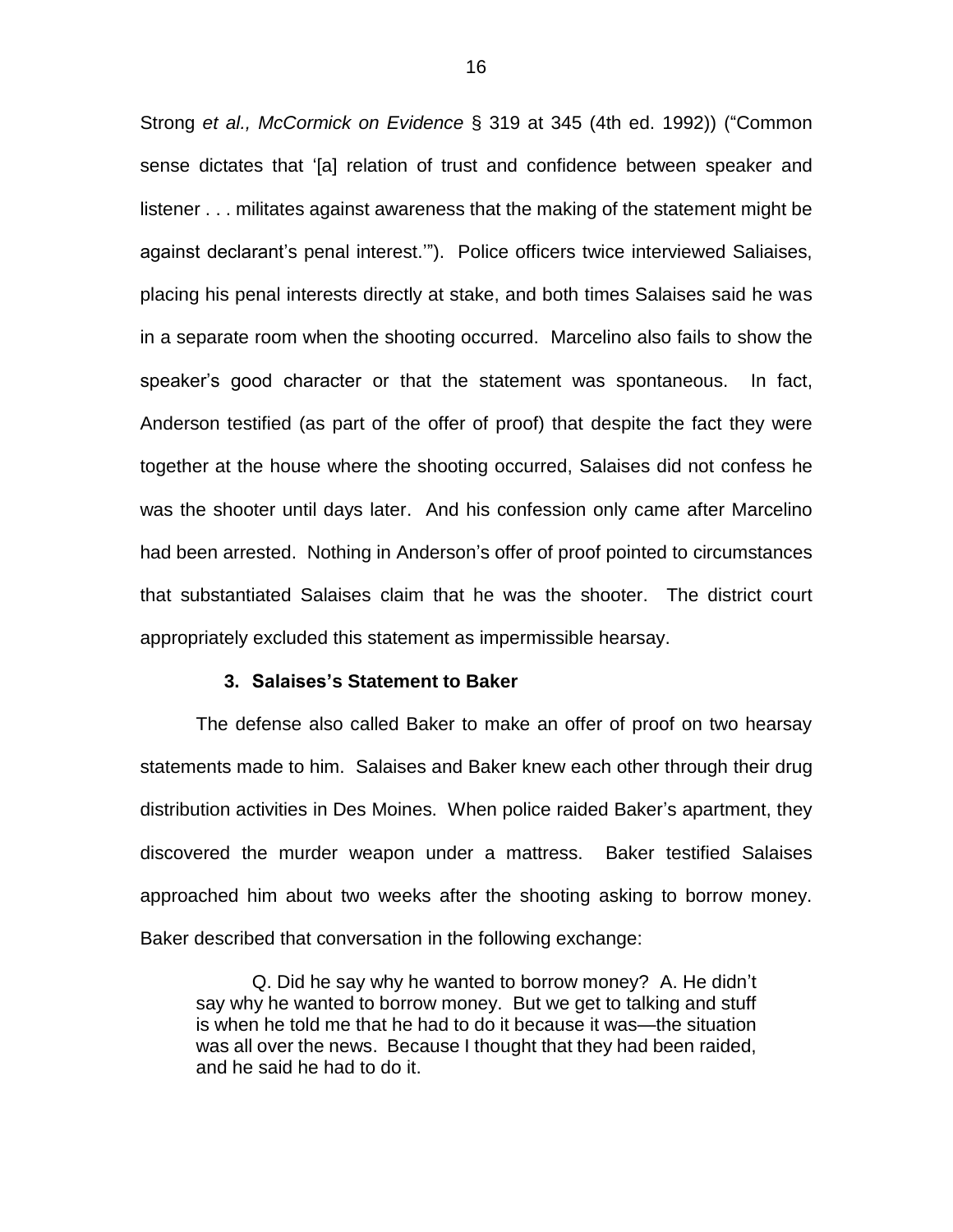Q. Was there any other information that he gave you or any more details in this discussion? A. I mean, no, not really. He doesn't speak very good English, so . . . .

Q. Do you remember meeting with law enforcement and giving them a statement? A. Yes.

Q. If I showed you what they claim you said, would that help refresh your memory? A. Sure. Oh, yeah.

Q. Did that help refresh your memory, sir? A. Yeah.

Q. Was there any comments about a law enforcement official or anything of that nature? A. Well, yeah. He thought that the dude the guy that got shot was a police officer.

Q. And who told you that? A. He did.

Marcelino argues Salaises telling Baker that "he had to do it" meant Salaises had to shoot Gomez because Salaises thought Gomez was a police officer. Marcelino argues Salaises's statement to Baker—like the statement to Anderson—was admissible as a statement against interest. Again, Marcelino challenges the district court's conclusion the statement was not supported by corroborating circumstances that clearly indicated its trustworthiness.

Marcelino contends Salaises had no motive to lie to Baker. On that point, the defense asserts the relationship between Salaises and Baker was so strong that Salaises felt comfortable asking to borrow money. So they were close enough to share a confidence, which makes the utterance more trustworthy. Marcelino also notes Salaises made that similar admission to Anderson.

In response, the State suggests Salaises may have been trying to impress Baker. The State disputes the closeness of the relationship between the witness and speaker, emphasizing they interacted through drug trafficking rather than as personal friends. In the State's view, the record does not show the statement was spontaneous or that Salaises possessed good character. The State also urges us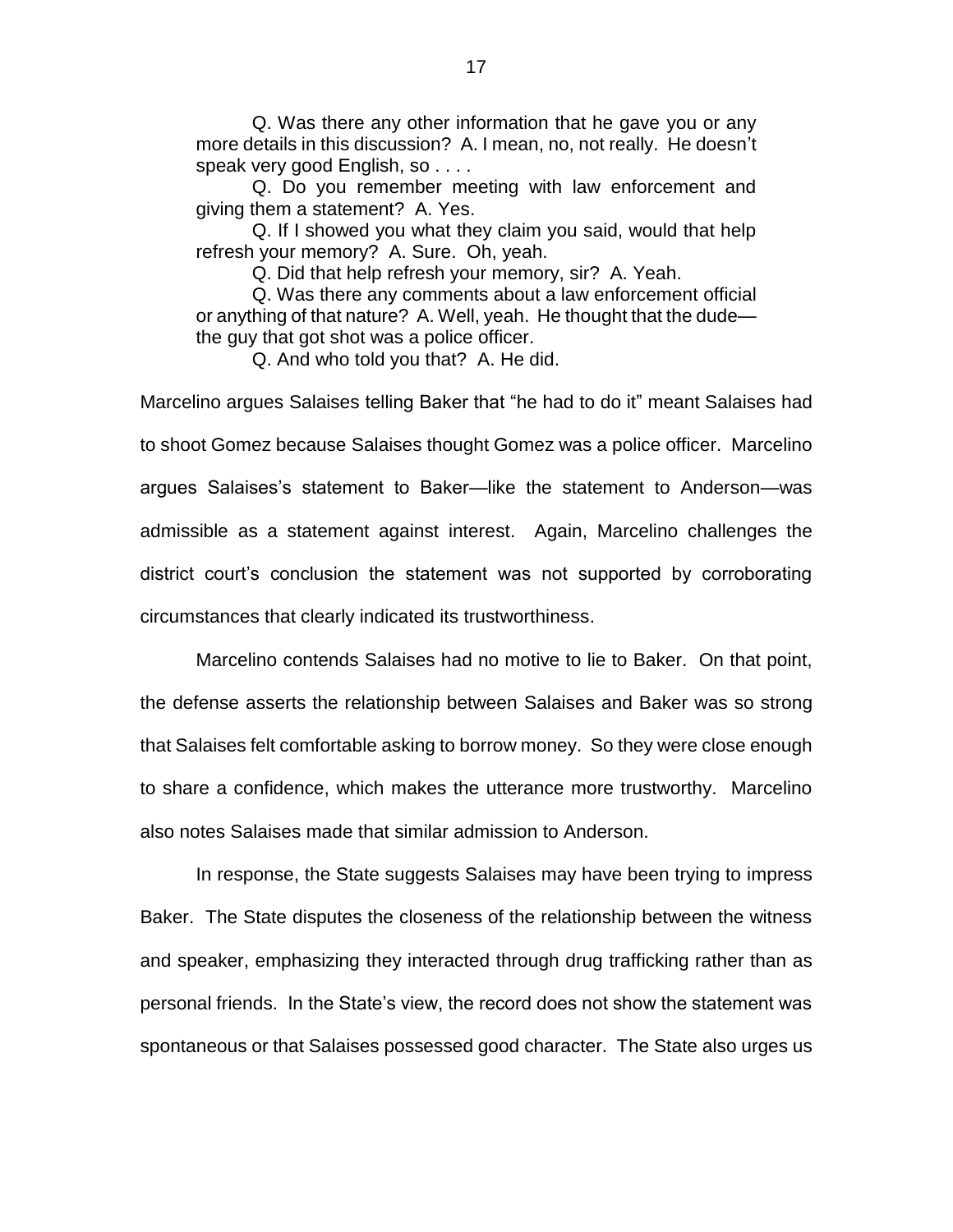to consider the ambiguous nature of the comments and Baker's acknowledgement Salaises did not speak English well as weighing against admission.

As with Anderson, the State insists Baker's limited credibility weighs against admitting the hearsay. Baker was a convicted drug trafficker who was in federal prison at the time of trial. Police found the murder weapon at Baker's apartment. And Baker did not come forward with this testimony until a year after the shooting. As discussed above, we do not believe the credibility of the witness who relates the statement is a proper factor for us to consider in assessing corroborating circumstances.

The district court could not find "sufficient indicia of trustworthiness" to support admission of Salaises's comment to Baker as a statement against interest. We see no error in that finding. This record sheds little light on Salaises's motive for allegedly confessing to Baker. When we examine the factors discussed in *Paredes*, we detect insufficient corroboration to ensure the trustworthiness of the out-of-court declaration. The court did not err in refusing to admit it as a statement against interest.

#### **4. Linhart's Statement to Baker**

Also in its offer of proof, the defense asked Baker about an out-of-court statement by fellow drug distributor, Christian Linhart. Linhart lived in the same apartment as Baker and was present when police found the murder weapon. Baker described Linhart's statement as follows:

Q. So Christian Linhart had some information also? A. Yeah.

Q. What did Christian tell you? A. That Alex ain't the one that did it.

Q. And did he say how he knew that? A. From what I gathered, I thought he was there.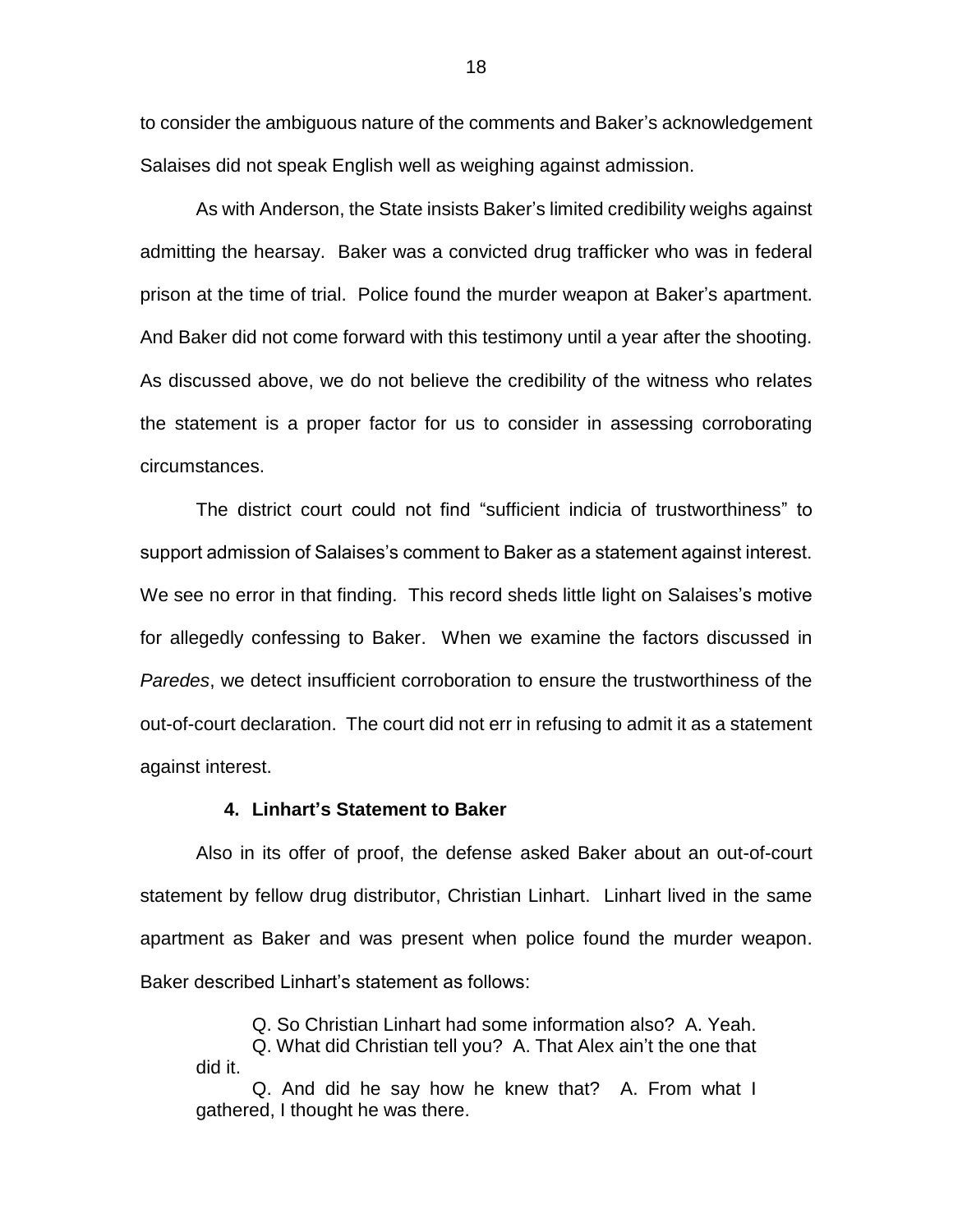Q. Okay. Did Christian ever admit to you he was there? A. Kind of.

Q. Okay. A. I mean, he didn't come out and say it, like, I was there. But the way he explained it to me, he would, like, have to be there.

Q. And how did Mr. Linhart know that the gun got tied back to this homicide? A. He told me he was supposed to get rid of it.

Q. Did he say anything else, why he didn't want to get rid of it or why didn't he get rid of it? A. He said it was the only gun he had, so he didn't want to get rid of it.

Marcelino argues Linhart's statement—"Alex ain't the one that did it"—was

admissible under the residual hearsay exception.<sup>12</sup> *See* Iowa R. Evid. 5.807. That

exception provides:

Under the following circumstances, a hearsay statement is not excluded by the rule against hearsay even if the statement is not specifically covered by a hearsay exception in rule 5.803 or 5.804:

(1) The statement has equivalent circumstantial guarantees of trustworthiness;

(2) It is offered as evidence of a material fact;

(3) It is more probative on the point for which it is offered than any other evidence that the proponent can obtain through reasonable efforts; and

(4) Admitting it will best serve the purposes of these rules and the interests of justice.<sup>[13]</sup>

*Id.* 5.807(a).

 $\overline{a}$ 

The State does not seriously dispute the second element, but contends

Marcelino did not satisfy the other three criteria for admissibility under the residual

exception. For his part, Marcelino concentrates only on the question of

trustworthiness. He argues, "While the details and corroborating circumstances

<sup>&</sup>lt;sup>12</sup> The defense acknowledges the utterance was not admissible as a statement against interest because no evidence showed Linhart was unavailable. *See* Iowa R. Evid. 5.804(b).

<sup>13</sup> Our case law also recognizes a fifth requirement of notice. *See State v. Neitzel*, 801 N.W.2d 612, 623 (Iowa Ct. App. 2011). The State acknowledges Marcelino provided "some degree" of notice of his intent to offer this statement.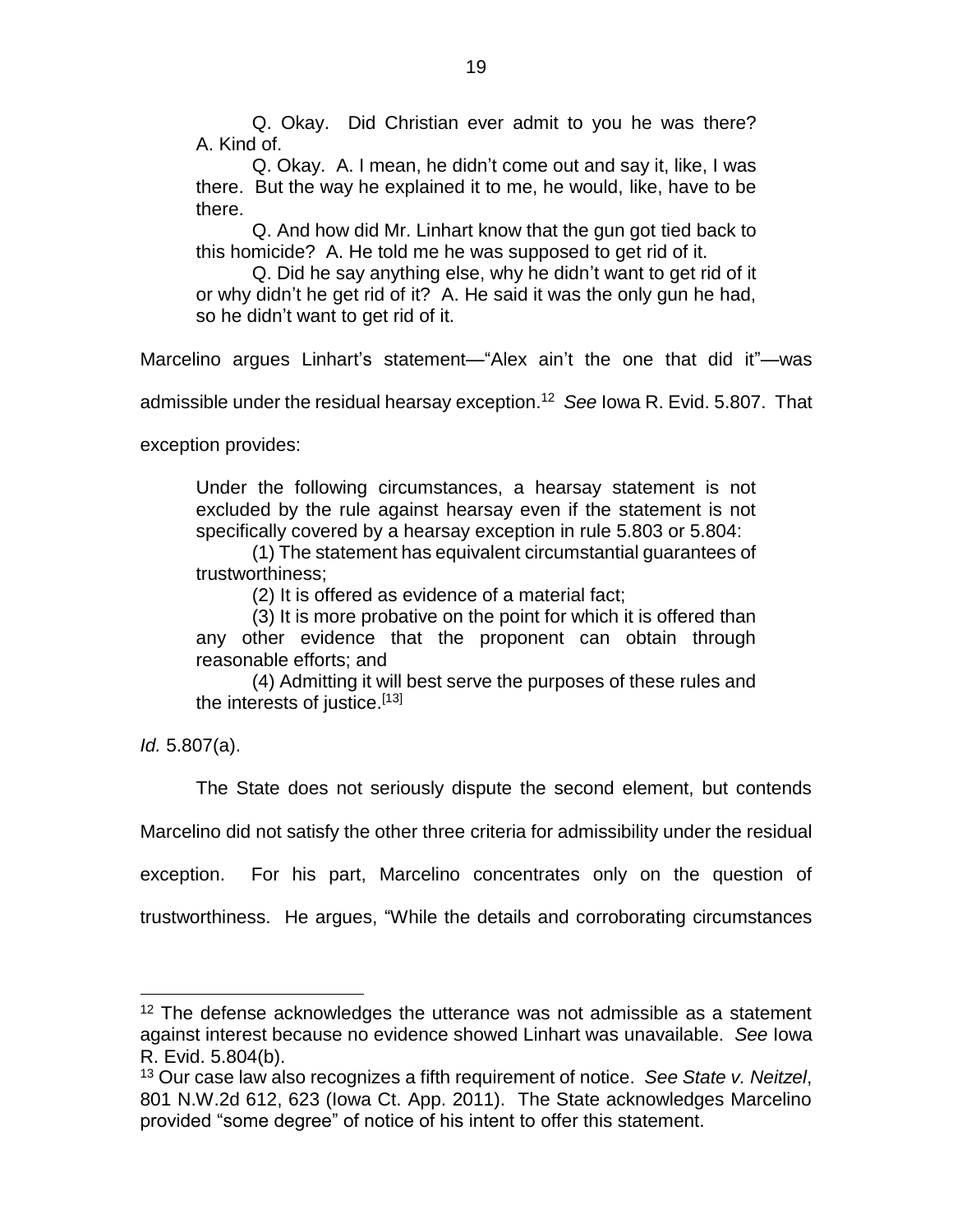surrounding Linhart's statement are generally lacking, there is one strong piece of evidence that Linhart had specific knowledge of the true identity of the shooter: his possession of the murder weapon."

The residual rule does not grant broad license to admit hearsay statements not covered by delineated exceptions; it is to be used "very rarely and only in exceptional circumstances." *State v. Brown,* 341 N.W.2d 10, 14 (Iowa 1983). Although neither party cites authority on the question whether the trustworthiness prong of rule 5.807(a) aligns with the analysis for rule 5.804(b), we believe the same factors bear on both rules.

After considering those factors, we conclude the district court correctly decided Linhart's statement was not admissible under the residual exception. Marcelino concedes corroborating circumstances were lacking. Linhart's possession of the murder weapon offers minimal corroboration because the record is unclear how he obtained the gun. The record also does not verify Linhart's presence at the shooting. If Linhart was not there, it is unclear how he could have known "Alex ain't the one that did it" unless someone told him. That scenario introduces another layer of hearsay. The circumstances surrounding Linhart's statement do not demonstrate sufficient trustworthiness to make it admissible under the residual hearsay exception.

In addition, as the State argues, Marcelino did not show a necessity for admitting Linhart's statement. Necessity means the proponent has no proof equally probative on the same point. *See State v. Rojas,* 524 N.W.2d 659, 663 (Iowa 1994) (finding evidence necessary when victim recanted). Marcelino made no reasonable effort to call Linhart as a witness. Calling the declarant to the stand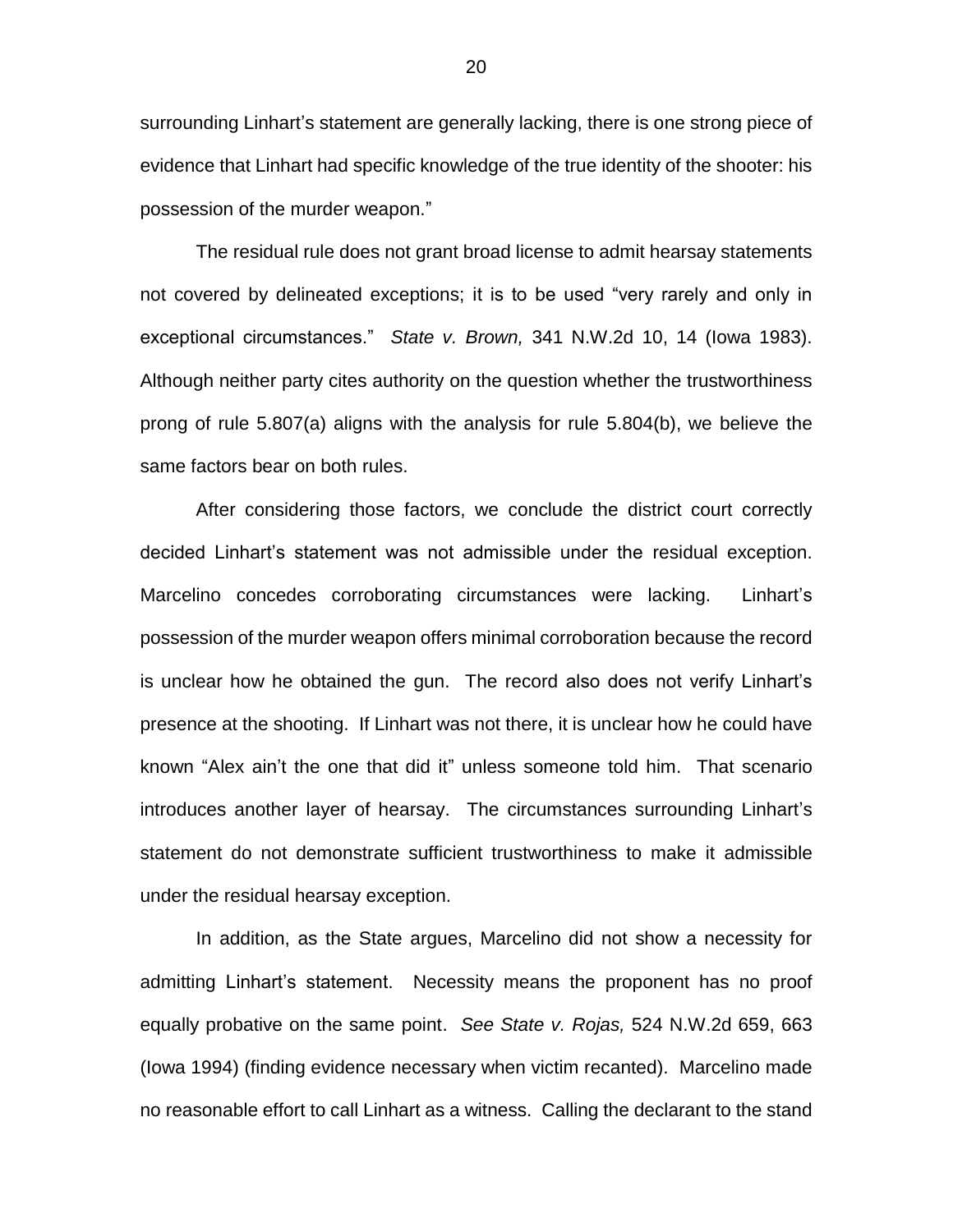was an alternative means of obtaining the same evidence and therefore the admission of the hearsay was not necessary.

# **5. Harmless Error**

The State argues that even if the district court wrongly excluded any of Salaises's out-of-court statements, Marcelino is not entitled to reversal. The State contends it presented a "strong case" with two eyewitnesses to Marcelino shooting Gomez. We agree the State's evidence clearly cast Marcelino as the shooter. Easley testified Marcelino and Gomez were having a "brief argument" when she heard gunshots and saw Marcelino with a gun. She testified she was "almost a hundred percent sure that he shot the gun." Similarly, Markham testified Marcelino had a gun, shouted at Gomez about whether he was a cop, and then shot Gomez. Markham said she was not aware of anyone else in the living room having a gun. The State provided corroboration for Markham's version of events with text messages from her phone.

We will not reverse a ruling excluding evidence unless a substantial right of a party is affected. Iowa R. Evid. 5.103(a); *Paredes*, 775 N.W.2d at 571. We must decide whether Marcelino's rights have been injuriously affected by the exclusion of these statements or whether he has suffered a miscarriage of justice. *See Paredes*, 775 N.W.2d at 571. We presume prejudice unless the record affirmatively shows no impact on his substantial rights. *Id*. After reviewing the record as a whole, we find any error was harmless. The introduction of Salaises's out-of-court statements, from less than credible sources, would not have been a significant benefit to Marcelino's defense.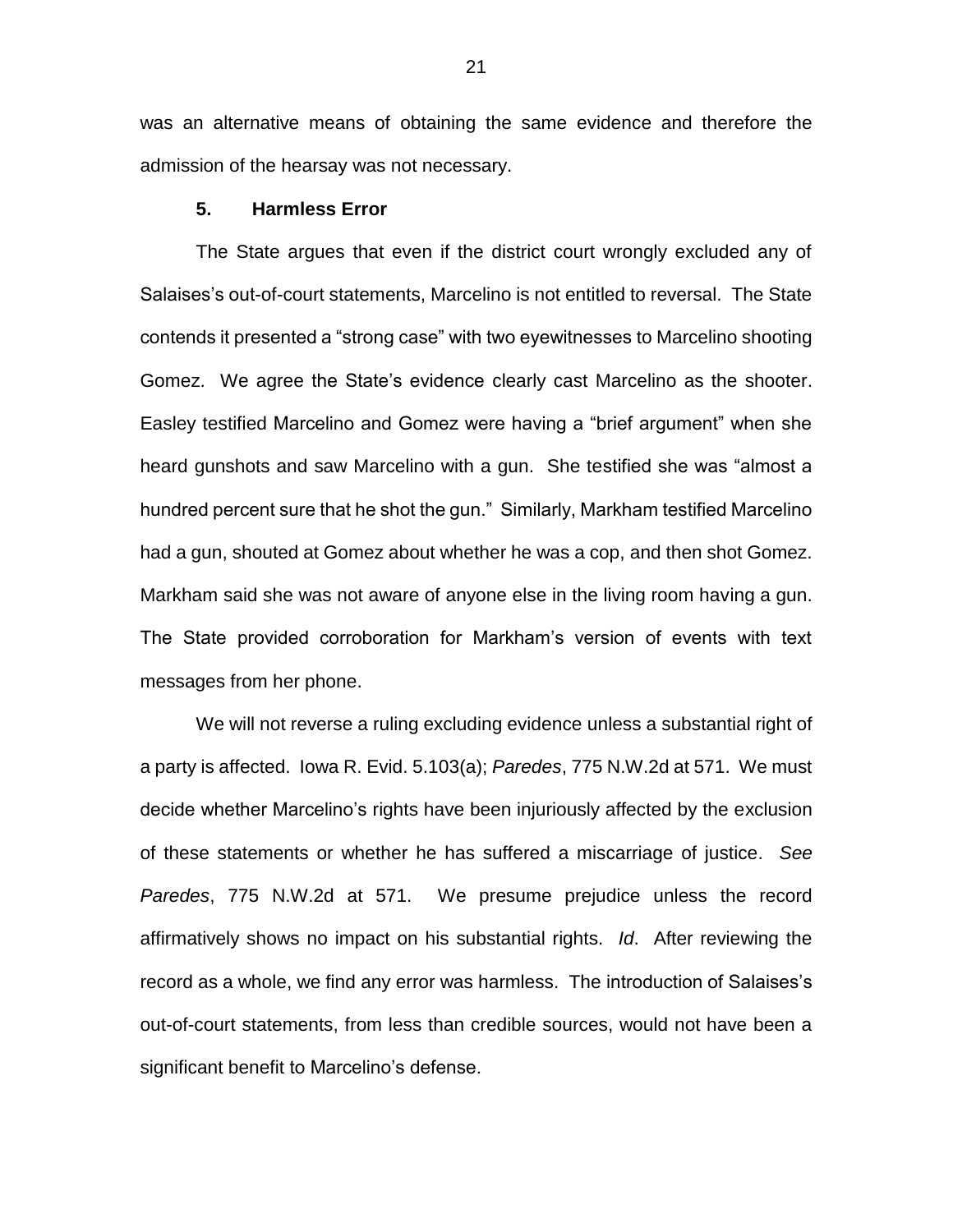Given the strength of the State's case, we find the record affirmatively establishes a lack of prejudice. *State v. Newell*, 710 N.W.2d 6, 20 (Iowa 2006).

# **C. Motion for New Trial**

Marcelino next argues the court erred when it denied his motion for new trial. He contends the court applied an incorrect standard—evaluating the sufficiency rather than the weight of the evidence. *See State v. Ellis*, 578 N.W.2d 655, 659 (Iowa 1998). A conviction rests upon insufficient evidence when, even after viewing the evidence in the light most favorable to the State, no rational factfinder could have found the defendant guilty beyond a reasonable doubt. *State v. Reeves*, 670 N.W.2d 199, 202 (Iowa 2003). In contrast, weight of the evidence refers to a determination that a greater amount of credible evidence supports one side of an issue than the other. *Id.*

In his motion for new trial, Marcelino mistakenly asked the court to find "sufficien[t] . . . evidence to support the verdict . . . view[ing] the evidence in the light most favorable to the verdict including reasonable inferences which may be drawn from that evidence." The court ruled, "there was sufficient evidence to support the verdict rendered by the jury in all respects." Marcelino did not ask for amended findings or cite the weight-of-the-evidence standard to the district court. Thus he has not preserved error for appeal. *See Ambrose*, 861 N.W.2d at 555.

# **D. Easley Deposition**

In his pro se brief, Marcelino questions why the court allowed the State to read Easley's deposition into the record when she was "readily available" to testify. He contends he lost his chance to impeach her based on alleged drug and alcohol use. He raised this issue at trial, so we may address it.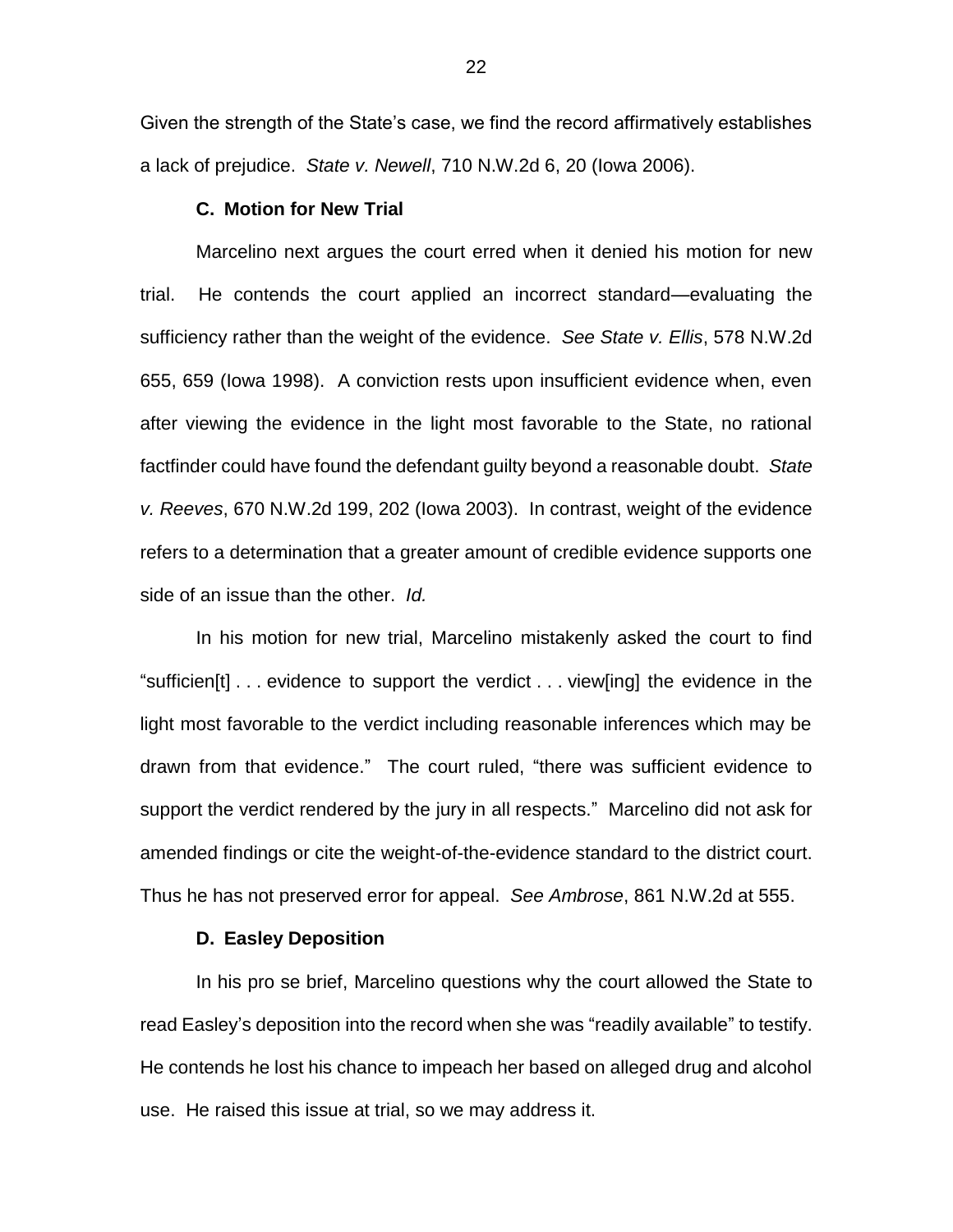Although Easley responded to the State's subpoena and appeared for trial, she refused to testify, claiming her right against self-incrimination. Although the court told her she had no Fifth Amendment right in this case, she continued to refuse. The court held her in contempt. Lacking Easley's in-court testimony, the State offered her deposition. Defense counsel acknowledged her unavailability, but nevertheless objected.

Rule 5.804(b)(1) allows admission of a deposition when the declarant is "unavailable" and the defendant had "an opportunity and similar motive to develop it by direct, cross-, or redirect examination." Here, the court followed that rule. First, Marcelino conceded at trial Easley was unavailable, so we do not address his contrary claim on appeal. *See Lamasters*, 821 N.W.2d at 862. Second, Marcelino had adequate opportunity to cross-examine Easley during her deposition. The court did not err in admitting it.

#### **E. Notice of Charges**

 $\overline{a}$ 

Marcelino alleges the "indictment" against him lacked sufficient detail to inform him of the charges.<sup>14</sup> He raises this issue as an ineffective-assistance-ofcounsel claim. *See Ambrose*, 861 N.W.2d at 555. We address the claim because the record is adequate to do so. *See Tompkins*, 859 N.W.2d at 637.

"The purpose of an indictment or trial information is to apprise the defendant of the crime charged so that the defendant may have the opportunity to prepare a defense." *State v. Grice*, 515 N.W.2d 20, 23 (Iowa 1994). We read the trial

<sup>&</sup>lt;sup>14</sup> In Iowa, the State may prosecute indictable offenses by grand jury indictment or by trial information. *See* Iowa Rs. Crim. P. 2.4(1), 2.5(1). The State charged Marcelino by trial information.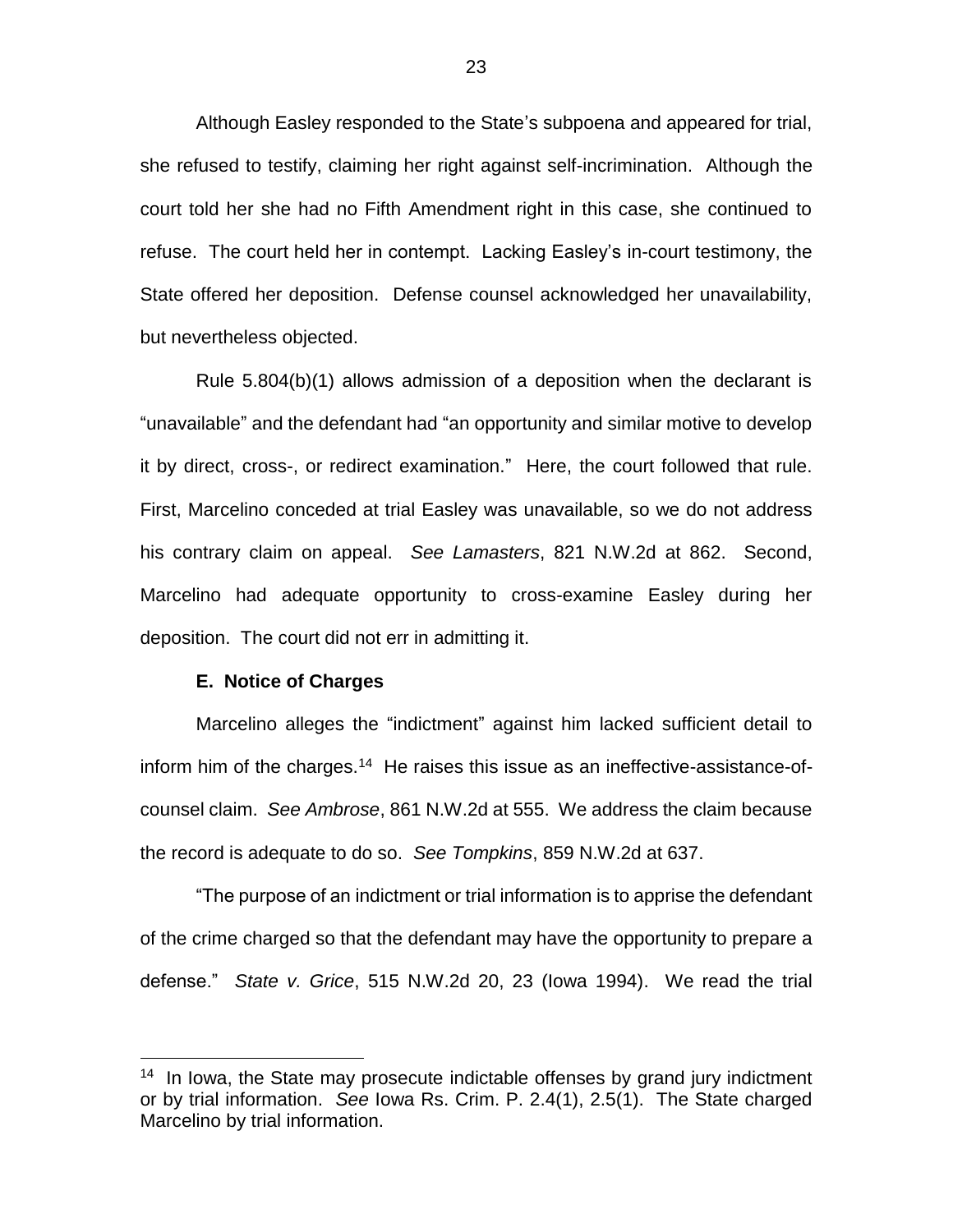information and the minutes of testimony together to see if the defendant received enough information about the State's accusations. *See State v. Dalton*, 674 N.W.2d 111, 120 (Iowa 2004).

Marcelino claims the charging instrument failed to specify the type of murder. The trial information alleged Marcelino committed murder in the first degree by "willfully, deliberately, with premeditation and malice aforethought killing" Gomez and cited Iowa Code sections 707.1 and 707.2. The minutes of evidence filled in considerable detail about the allegations and the evidence to be presented. We conclude the information and minutes sufficiently informed Marcelino of the murder charge. Consequently, counsel was not ineffective in failing to raise a challenge.

#### **F. Interpreter for Plea Offer**

Marcelino also criticizes counsel for failing to line up an interpreter to help explain the State's plea offer. Marcelino asserts he did not speak English; he informed counsel he needed an interpreter; yet counsel failed to secure that assistance. In Iowa, a person who is not proficient in English is entitled to an interpreter to assist in understanding legal proceedings. *See* Iowa Code § 622A.2; *Thongvanh v. State*, 494 N.W.2d 679, 681–82 (Iowa 1993). But the record here is not adequately detailed about the plea offer, Marcelino's language skills, or counsel's alleged conduct. Thus, we preserve this claim for possible postconviction-relief proceedings. *See State v. Harris*, 919 N.W.2d 753, 754 (Iowa 2018) ("If the development of the ineffective-assistance claim in the appellate brief was insufficient to allow its consideration, the court of appeals should not consider the claim, but it should not outright reject it.").